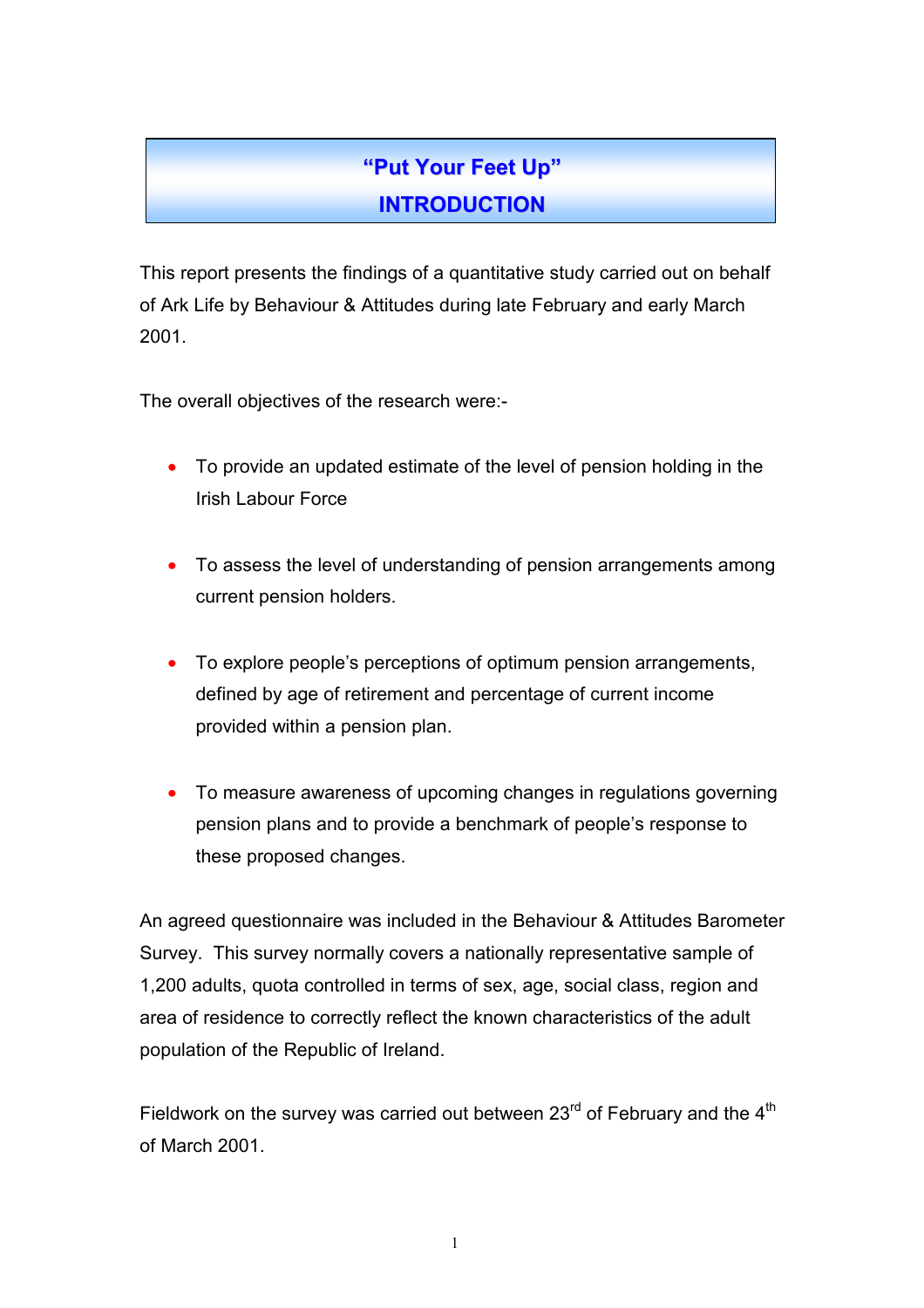During fieldwork, an outbreak of foot and mouth disease in the United Kingdom resulted in limitations being imposed on travel in rural areas. As a consequence, it was not possible to complete all of the planned interviewing with farming respondents. By the time the ban had been imposed, 69 farming interviews had been completed out of the proposed total of 134.

In the analysis stage of the process, respondent numbers were grossed up to equate with the total adult population of the country in thousands. The shortfall in interviews in the farming sector was corrected for, at this point in the analysis

### *NOTE ON REPORT FORMAT*

Following on from this introduction we present a brief resume of the key findings from the research (blue pages). This is then followed by a more detailed commentary supported by relevant charts. The report is then completed by a full set of tabular results and the following technical appendices.

- Appendix  $A =$  Analysis of sample
- Appendix  $B =$  Sampling points
- Appendix C = The Questionnaire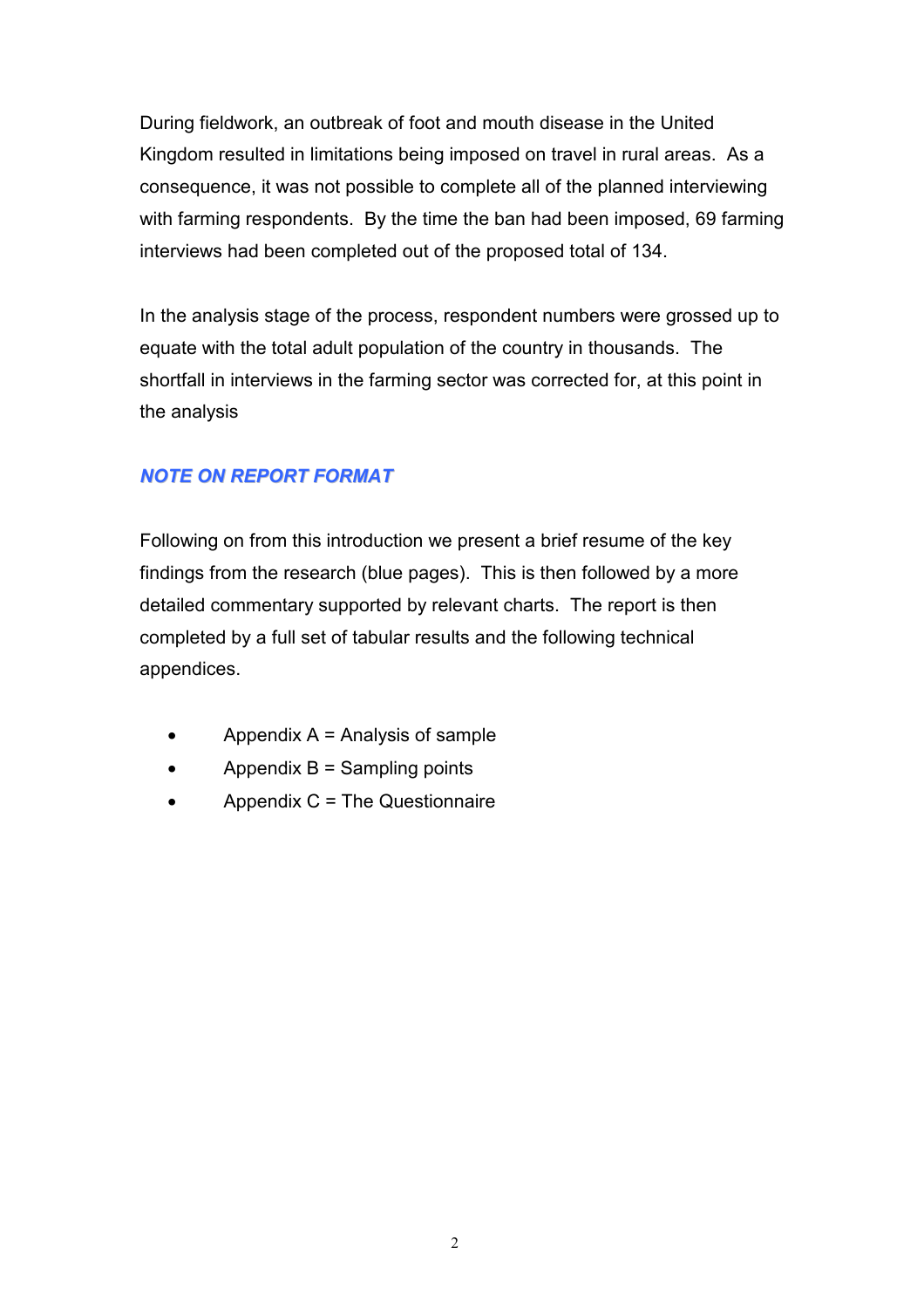## **SUMMARY & CONCLUSIONS**

The main findings of this study can be summarised as follows:-

### *Employment*

- Approximately half of the total adult population claims to be working. 22% are confined to home duties, 14% are students, 11% are retired and 4% unemployed.
- Among the workforce, 1 in 4 claim to be self-employed. This proportion rises as one moves up the age scale.

### *Pension Plans*

- Half of the people in employment at present claim to have a pension plan. Access to a pension plan peaks among 35-49 year olds (60%). Interestingly, it is significantly lower among those aged 50+ (49%): suggesting perhaps a lower priority on pension plan arrangements in the past.
- The biggest lift pension "sign ups" seems to occur among 25-34 year olds.
- There is relatively little difference in pension access as between selfemployed and PAYE workers. Despite this there are major social class differences evident. Two-thirds of workers in middle-class occupations have a pension plan. Only a third of those in working class occupations do so.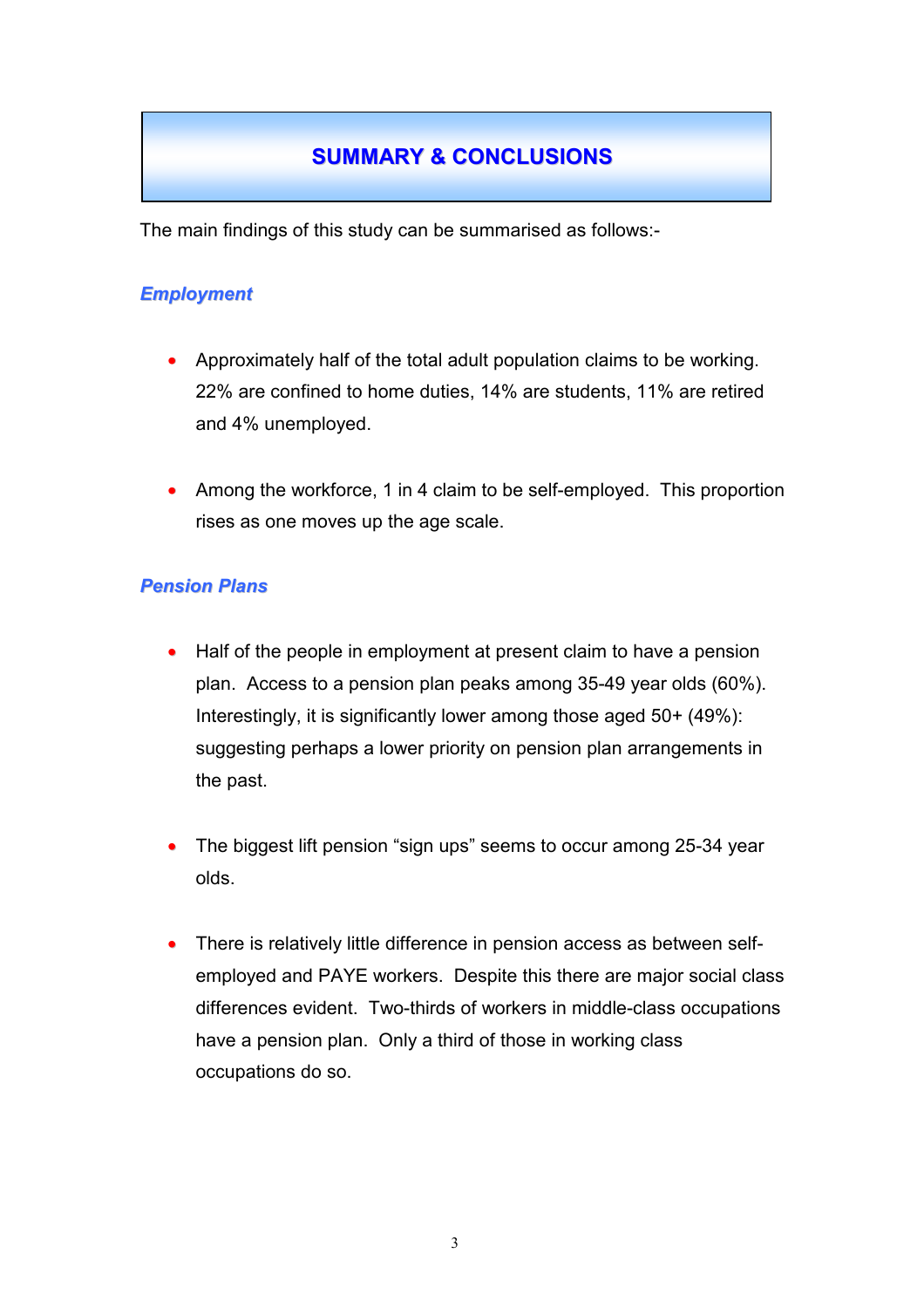• In the case of PAYE worker pensions, 80%+ are organised through their employers and a similar proportion have contributions (at least) from their employers.

#### *Views on Pensions*

- The majority opinion among the workforce is that pension arrangements are a mixture of state and personal responsibility. About a third believe that pensions should be looked after solely by the state while about 10% feel they should be looked after totally by the individual.
- There is a wide spread of views on the optimum retirement age nowadays. The largest single group (but not a majority of the population) opt for 60 but there is a sizeable spread spanning the five years on either side of that.
- The majority of people believe that they will need at least 70% of their current income to live comfortably in their retirement.
- Half the workforce are unsure of how much the State pension will provide against these needs but the bulk of those with a view, feel that the state pension will provide less than 40% of current income levels.
- People are not very knowledge about certain aspects of their current pension arrangements. This is particularly true of PAYE workers. They are least knowledgeable in regard to the company managing their pension funds or how well or badly that fund is performing at present.
- There is some considerable evidence of uncertainty relating to whether or not pension contributions quality for tax relief. About half the workforce either don't know, or feel that pension payments do not quality for tax relief. Almost two-thirds of workers who do not currently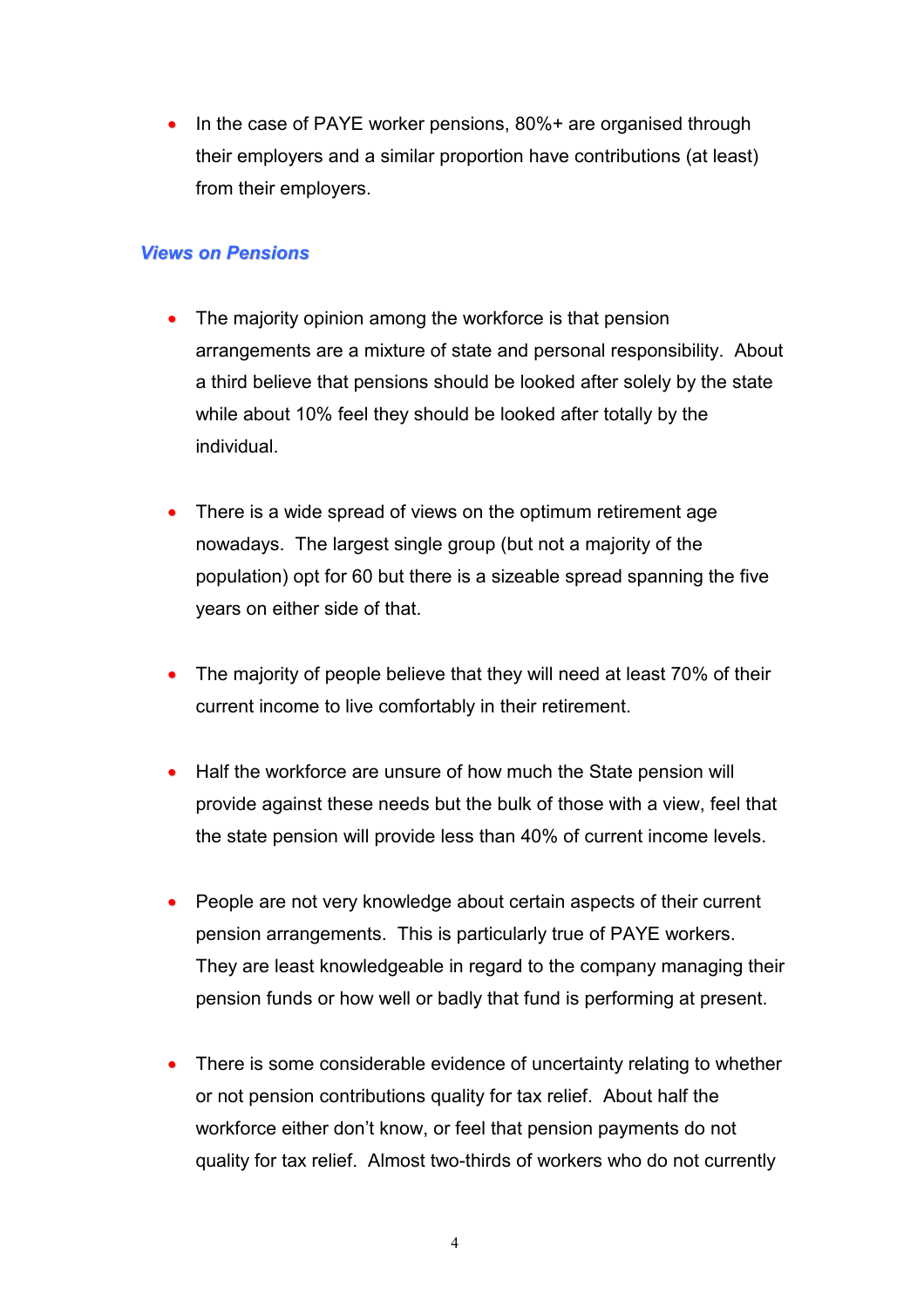have a pension fall into this category. (i.e. are unsure or believe payments do not qualify).

• Only 12% of workers are aware of the concept of ARF's

### *Upcoming Changes*

- Only 1 in 4 are aware of any impending changes in the rules and regulations relating to pension plans.
- Those who are aware of such changes tend to the view that the changes will be for the better. However the important point is that very few people are aware of what is likely to happen in the near future.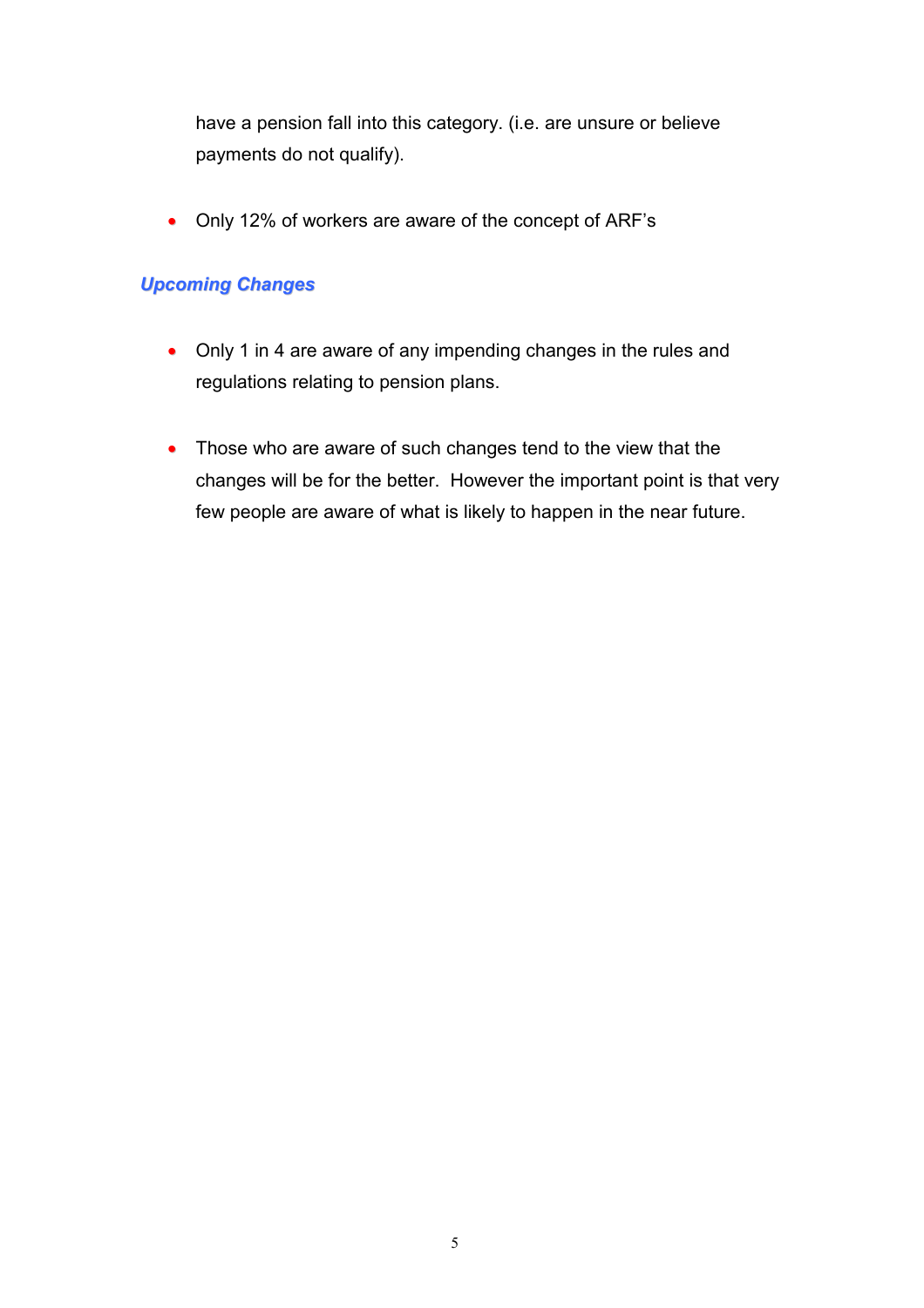# **SECTION ONE EMPLOYMENT STATUS**

In order to set the context for the interview, respondents were questioned early on about their current employment status. This opening section of the report covers findings in this regard

### *1.1 Almost half are working*

•

The indicators from the current study suggest that just under half of the total adult population are currently working, either full-time or part-time. The full details are as follows:



It can be seen from this analysis that just under a quarter of all adults are confined to home duties. This is, not surprisingly, more prevalent among females and among those at the older end of the age spectrum.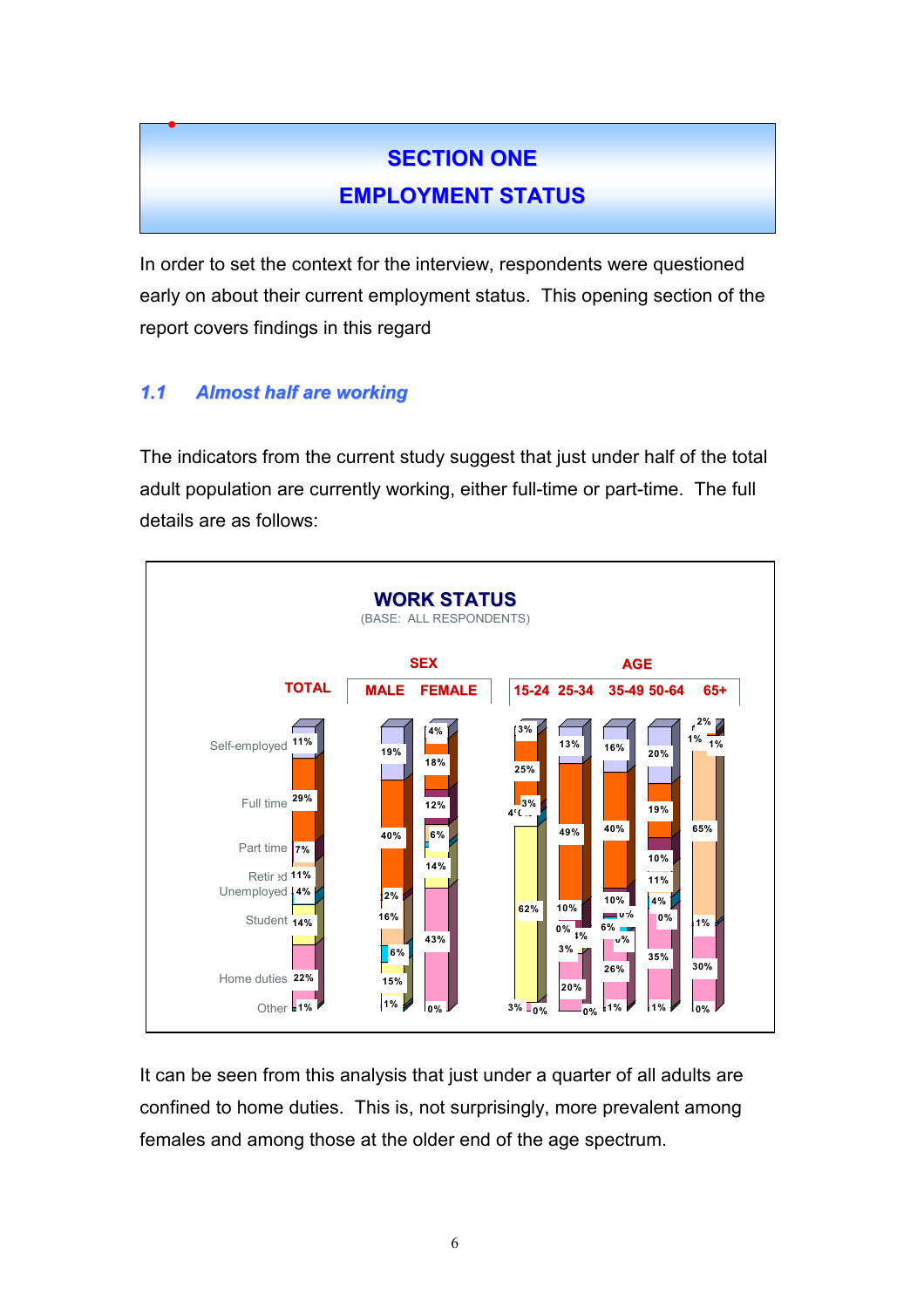14% are students. Among under 25's, the majority fall into this category. 11% are retired: primarily focussed into the over 65 age group. However it is interesting to see that as many as 11% of 50-64 year olds report themselves as being retired.

4% of all adults classify themselves as unemployed.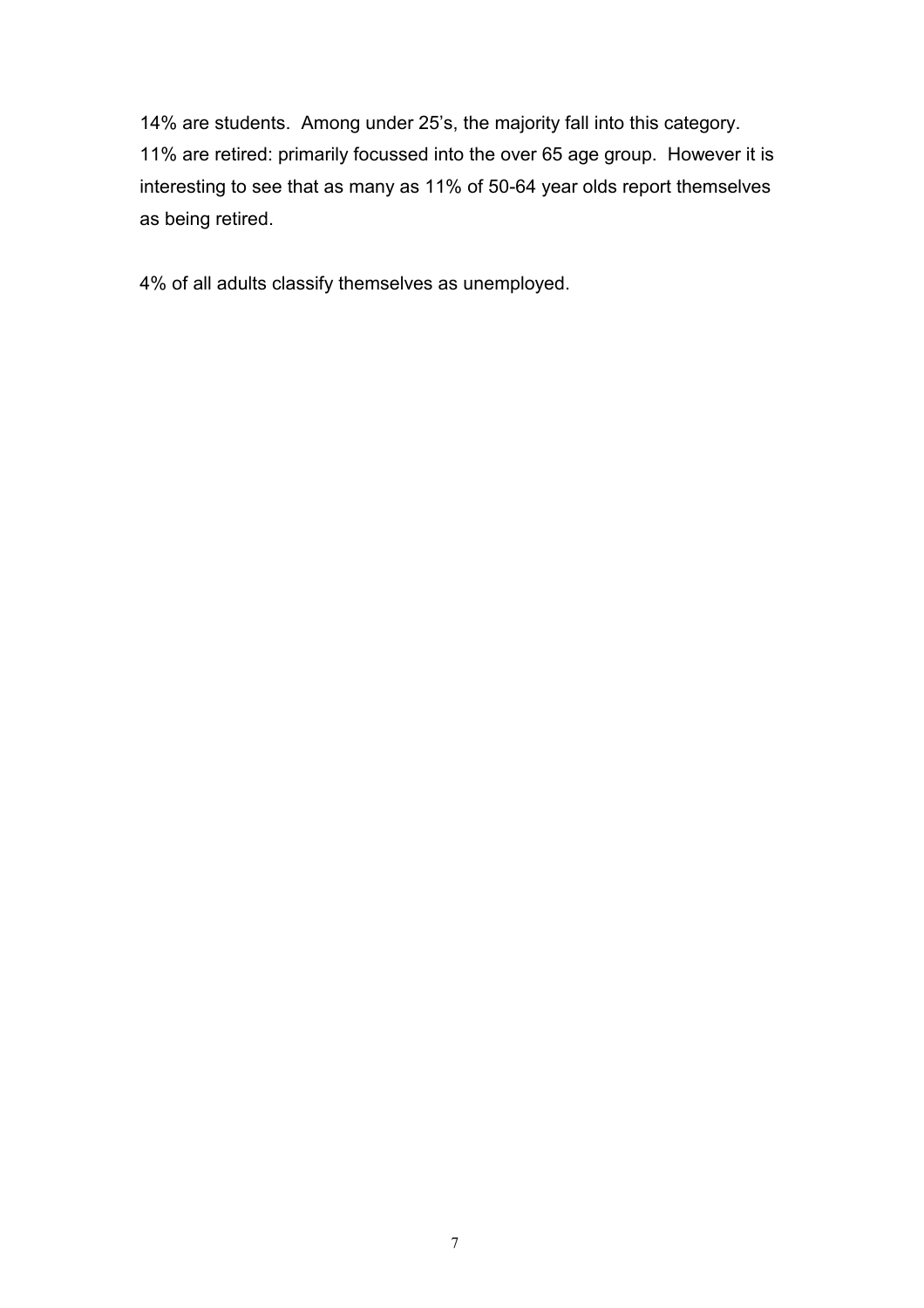### *1.2 One in four workers – self-employed*

A surprisingly high proportion of workers classify themselves as selfemployed, as is evident here:-



As can be seen from the chart, men are more likely than women to be self employed and the further one moves up the age scale the more likely one is to encounter self-employed people.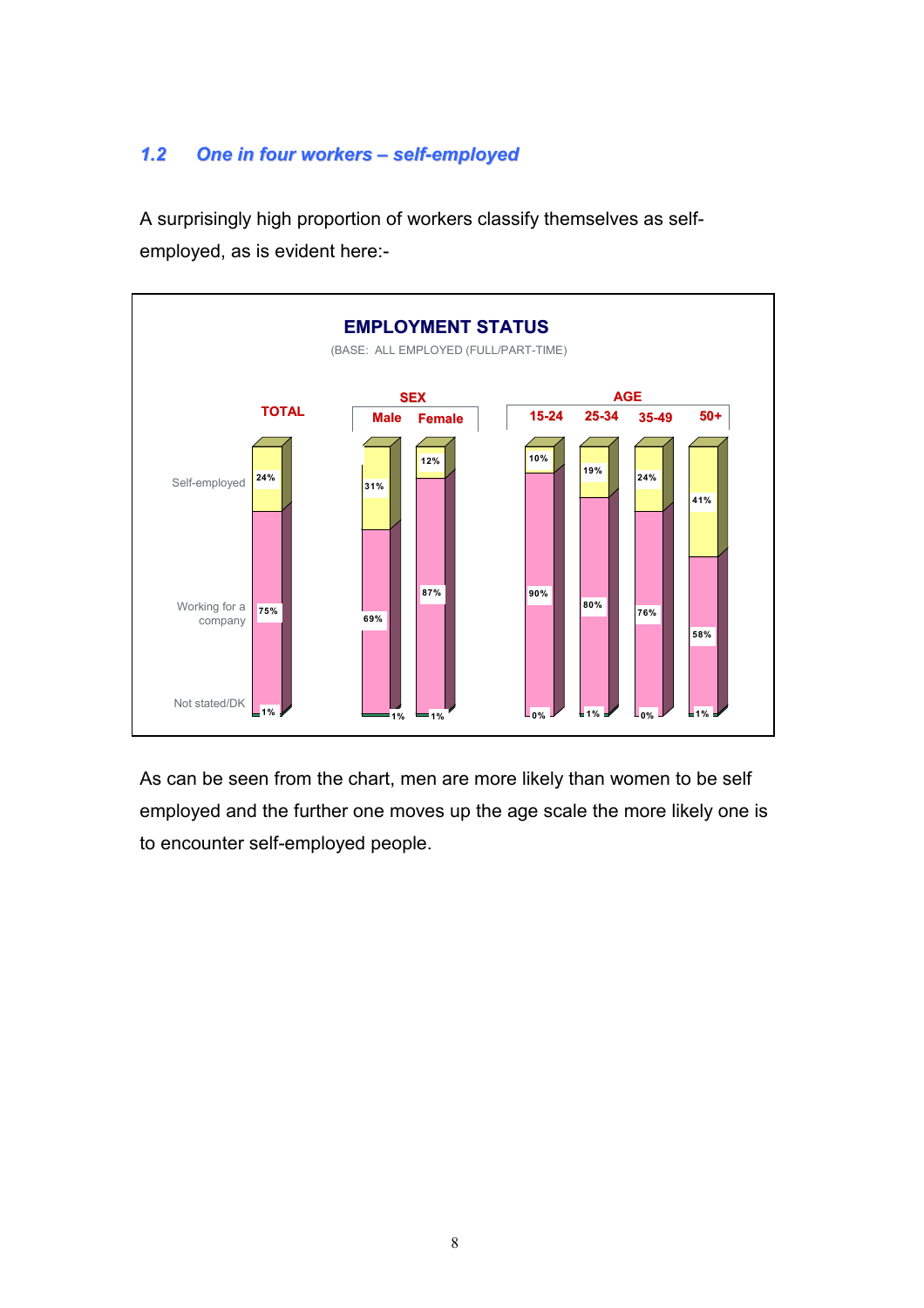# **SECTION TWO**

## **PENSION PLANS**

In this section of the report we look at the current availability of pension plans among the workforce and examine details of how these are organised and funded.

### *2.1 Half of the workforce have a pension plan*

By the estimates of the current survey just under half of the current work-force have a pension plan in place at present. There are some differences evident between men and women but the really major difference arises between age groups as is evident here:



52% of male workers but only 40% of their female counterparts claim to have a pension plan available to them at present.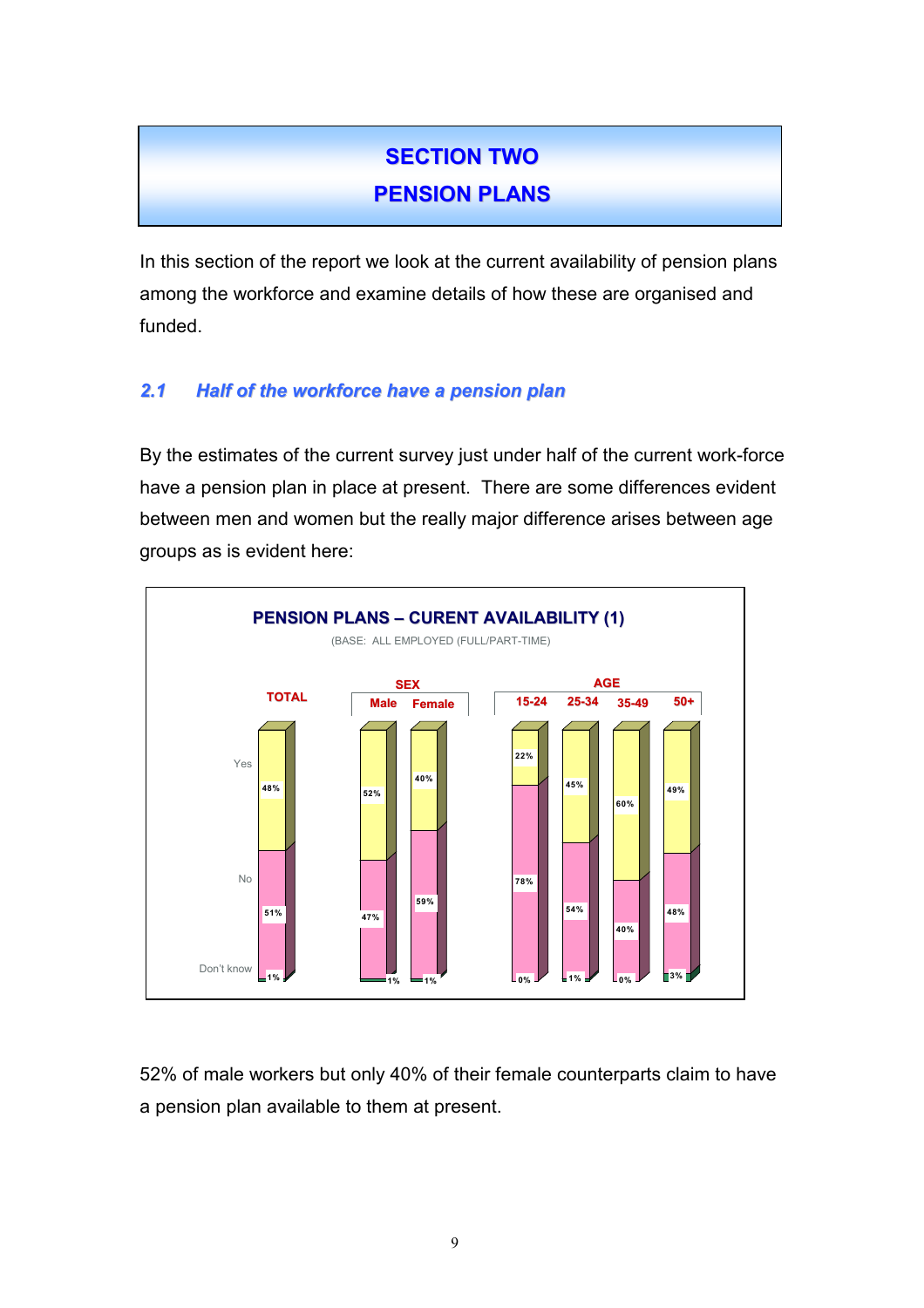The differences by age group are sharper. 60% of those aged between 35 – 49 claim to have a pension plan: significantly higher than for workers aged 50+ or for those aged below 35. Among workers, aged under 25, less than one quarter have a pension plan in place at present.

There are also significant differences evident by social class and by area of residence



Among those in middle class occupations, 2 out of 3 workers have a pension plan. Among their working class counterparts only 1 in 3, have one. The sample base for farming workers is very small so the figures here should be looked at with some caution.

The evidence suggests some considerable difference in pension availability as between workers in the Dublin and those outside. In Dublin 57% of workers claim to have a pension plan as compared to 46% in other urban areas and only 41% in rural areas.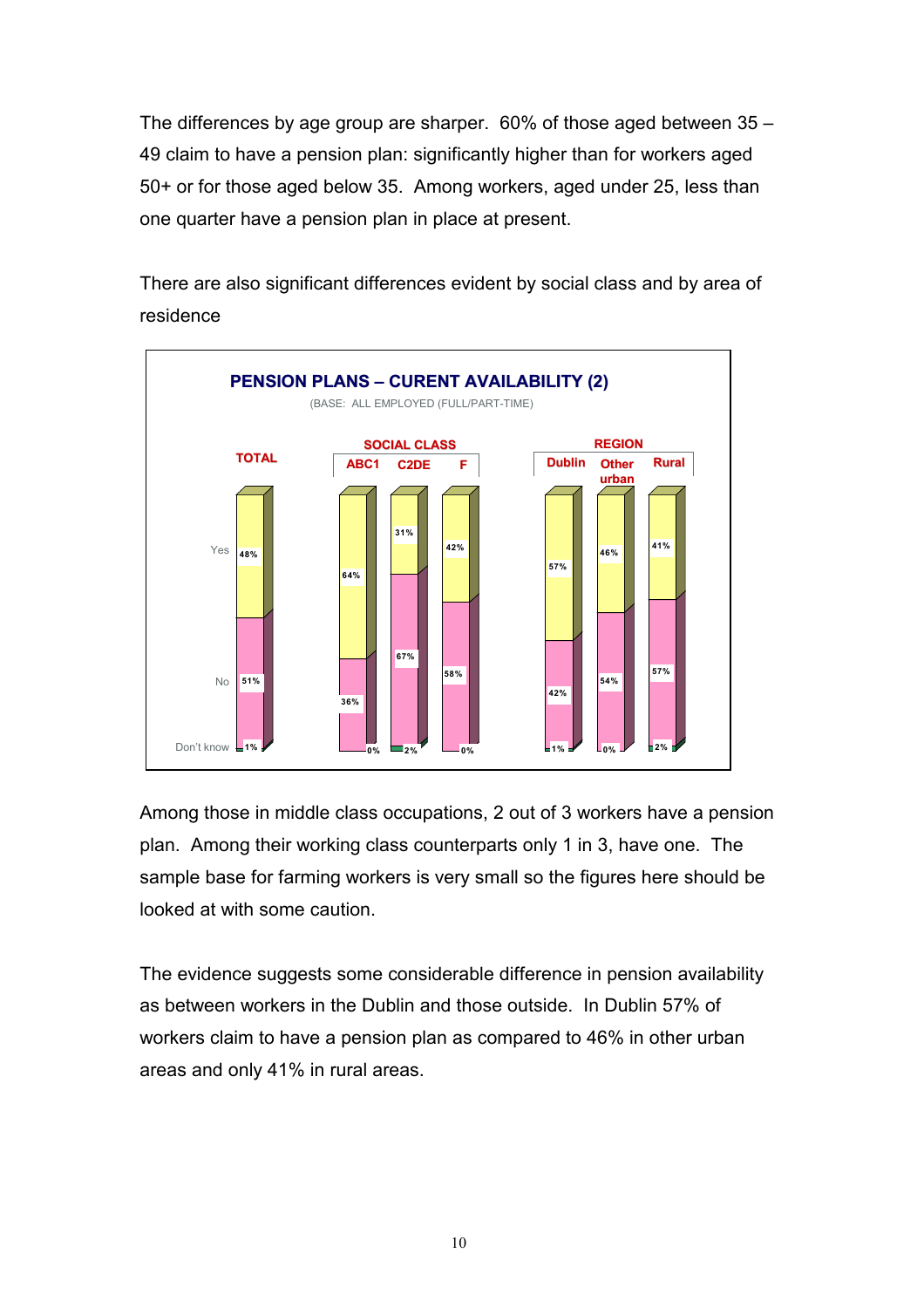Perhaps surprisingly, there is very little evidence of any difference between self-employed people and PAYE workers, as is evident from the following chart



One interesting finding from this chart is the fact that people who see themselves as personally responsible for making their pension arrangements are far more likely to have put something in place than are people who believe that the State carries the responsibility for people's pension arrangements. Almost 8 in 10 of those who believe they personally are responsible have put a plan in place. Less than 3 in 10 who see the issue as one of State responsibility have done so. Those who feel the responsibility is a shared one fall midway between these two extremes.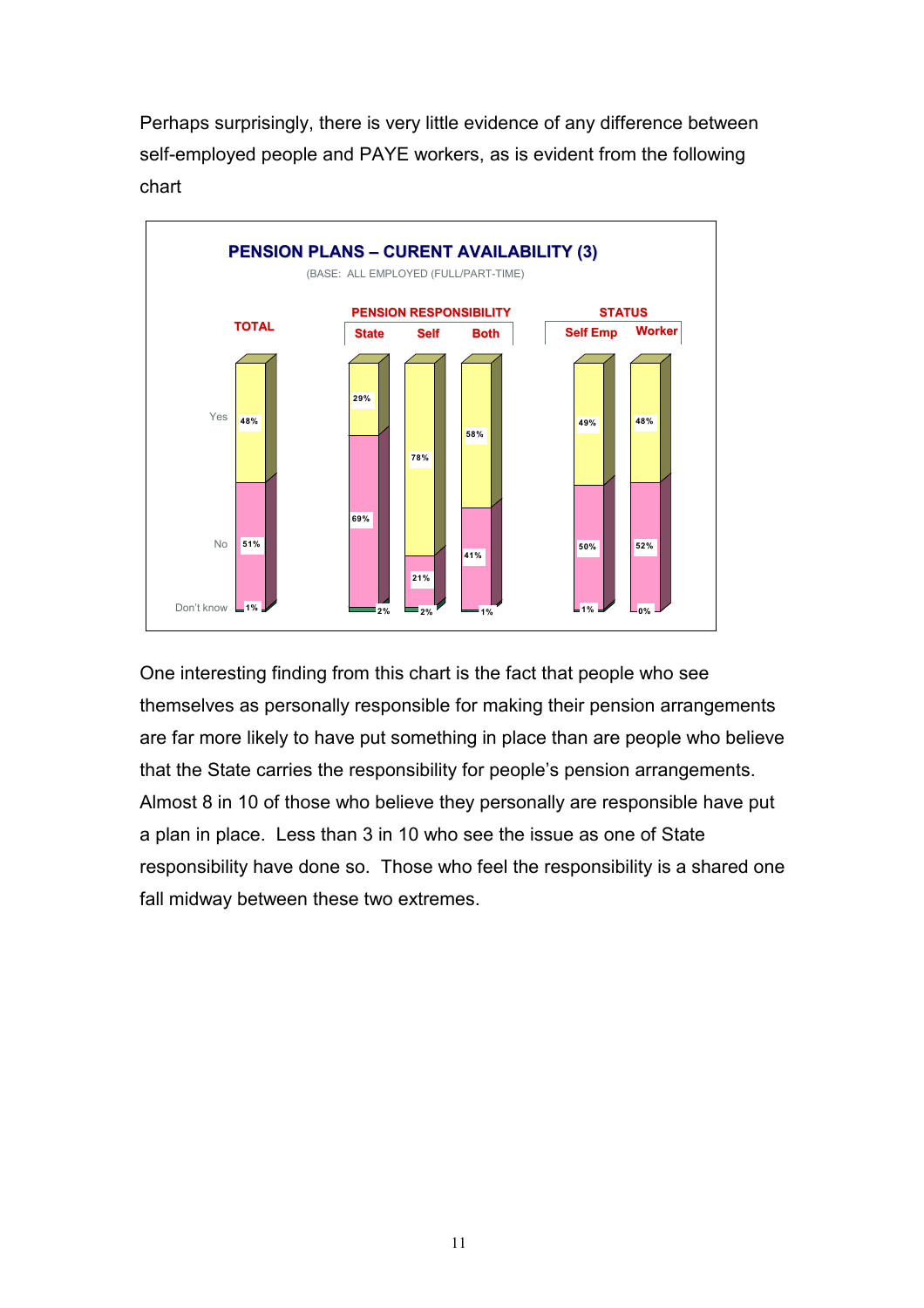### *2.2 Current arrangements*

The bulk of PAYE workers have their pension organised through their employers as is evident here:-

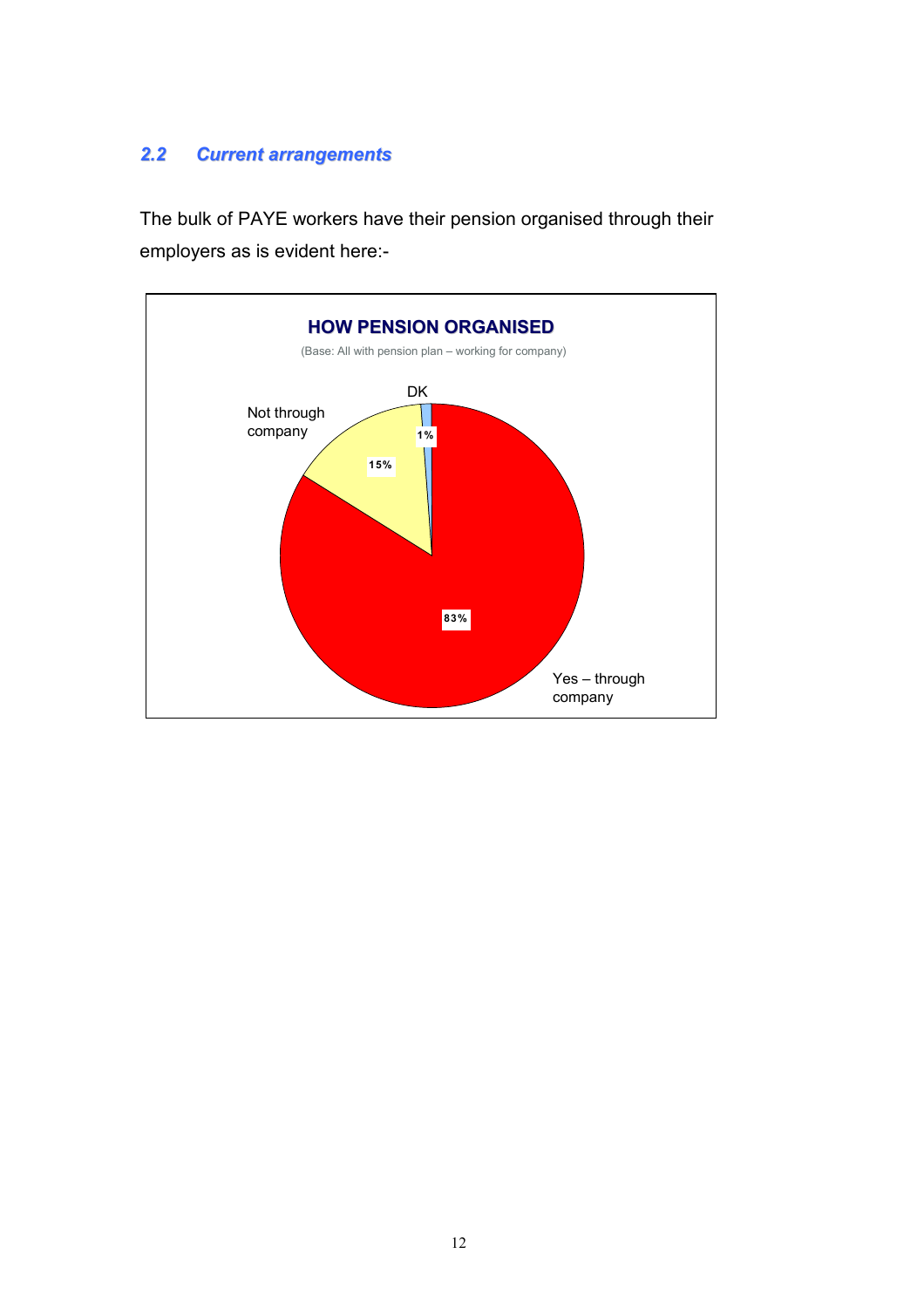In the majority of cases payments to the pension fund on behalf of PAYE workers are made jointly by the worker and his/her employer as is evident here:



Joint payment (by worker and employer) is particularly prevalent among those in the middle age ranges.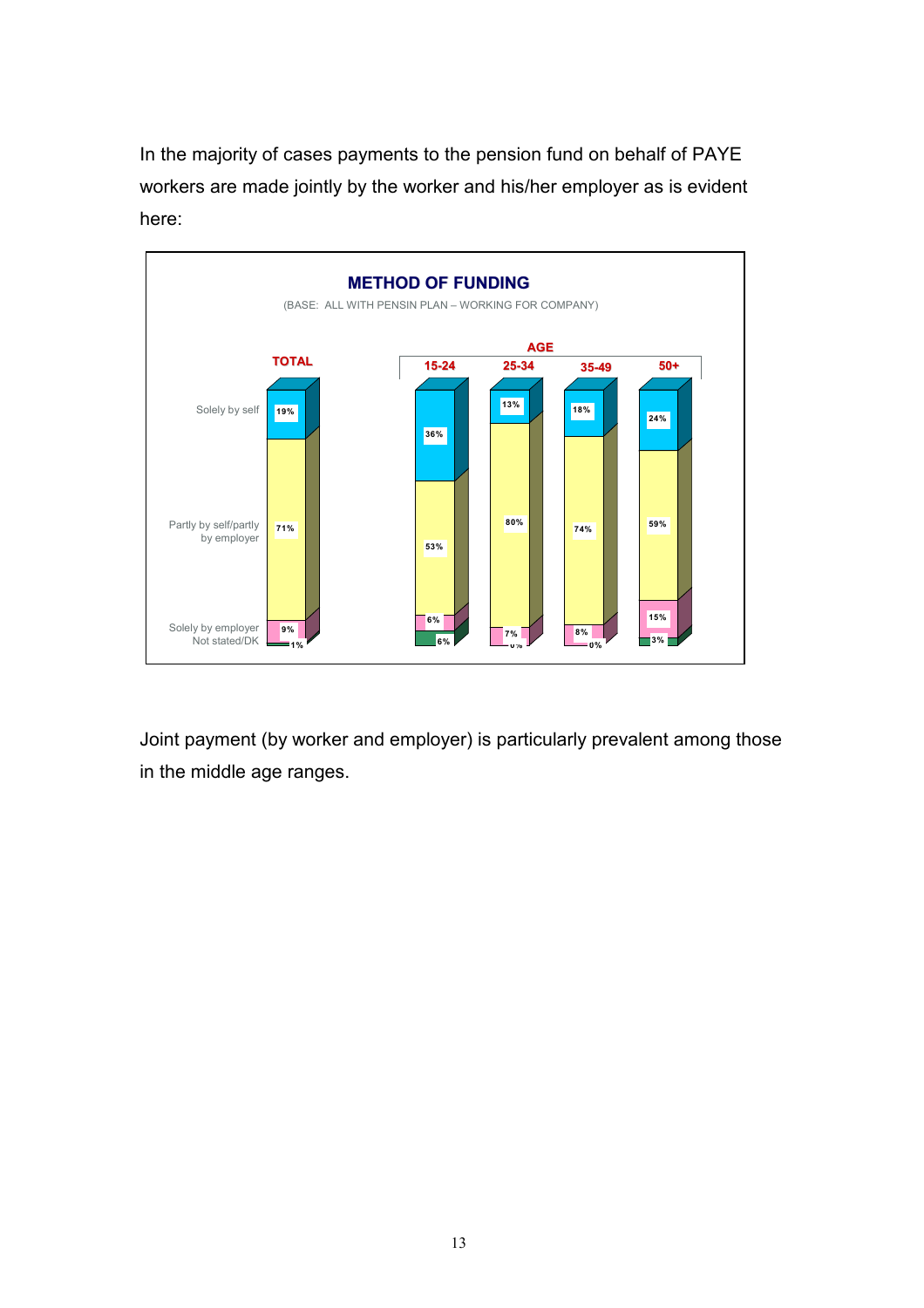# **SECTION THREE**

## **ATTITUDES TOWARDS PENSIONS**

In this section of the report we examine people's attitudes towards pensions:-

- Who should be responsible for them?
- At what age should they come into effect?
- What scale of pension is required to live comfortably in retirement?
- How knowledgeable are people about current pension arrangements?

### *3.1 On balance, perhaps more a State responsibility*

When they are asked *who* should be responsible for putting pension plans in place, just over half the workforce believes it should be the joint responsibility of the worker and the Government. Among those who would disagree with this viewpoint, there are more who see the matter as an area of State rather than a personal responsibility as is evident below

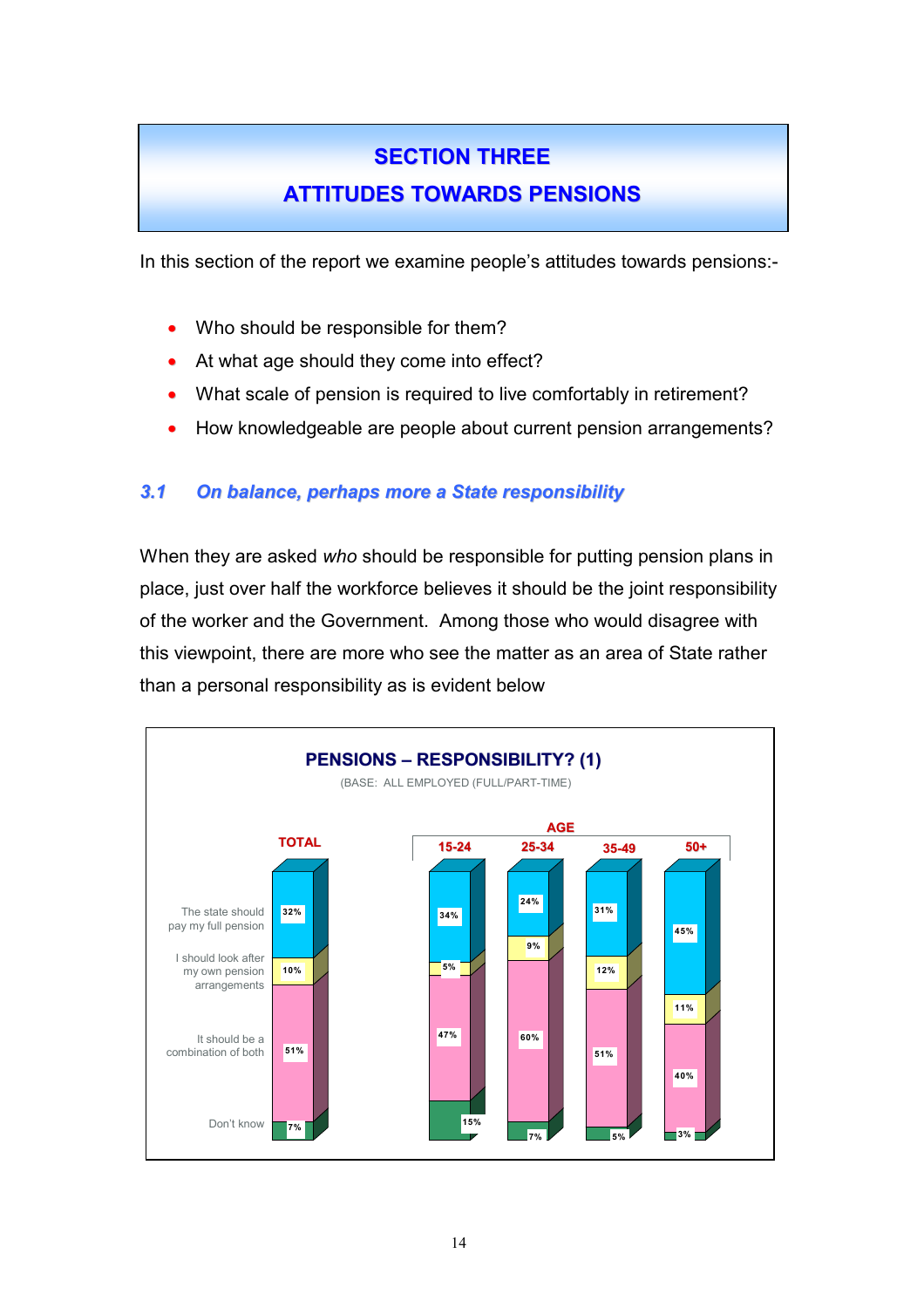Perhaps not surprisingly, those aged over 50 are more likely to assign responsibility to the State.

As one might expect, self-employed people are more likely than average to accept personal responsibility for pension arrangements but *even they* see the balance of responsibility as lying with the State. This is evident in the following chart



One final point of interest in this analysis is the fact that people who do not currently have a pension arrangement are most likely to see a role for State intervention in the matter.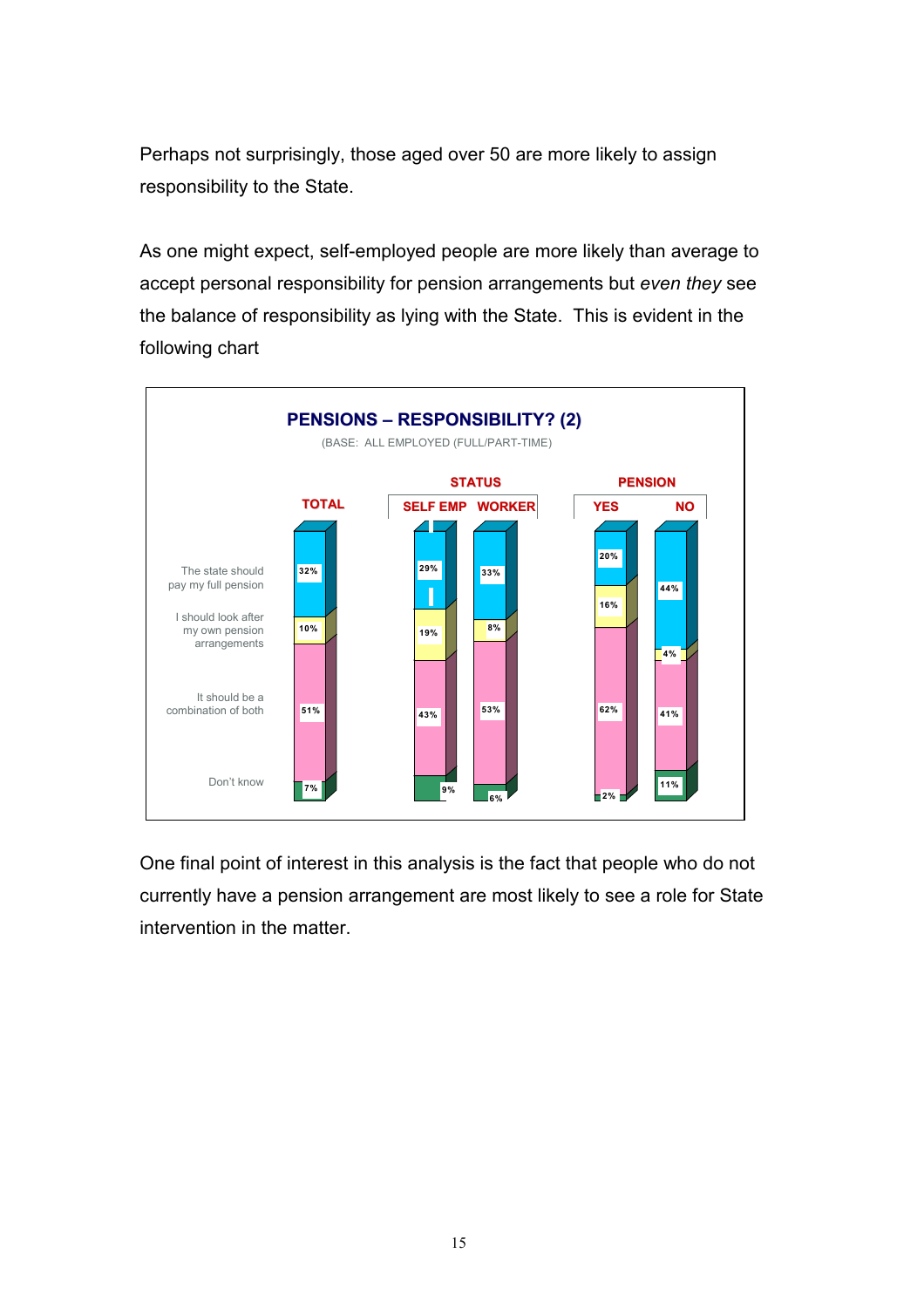### *3.2 Considerable Variability in Optimum Retirement Age*

The following chart summarises people's perceptions of the optimum age for retirement. It can be seen that there is quite a wide diversity of views



60 in the most common choice but there are large numbers on either side of this break point. By and large women are likely to opt for an earlier retirement age. So are PAYE workers. Self-employed people are likely to be drawn towards a later retirement age on average.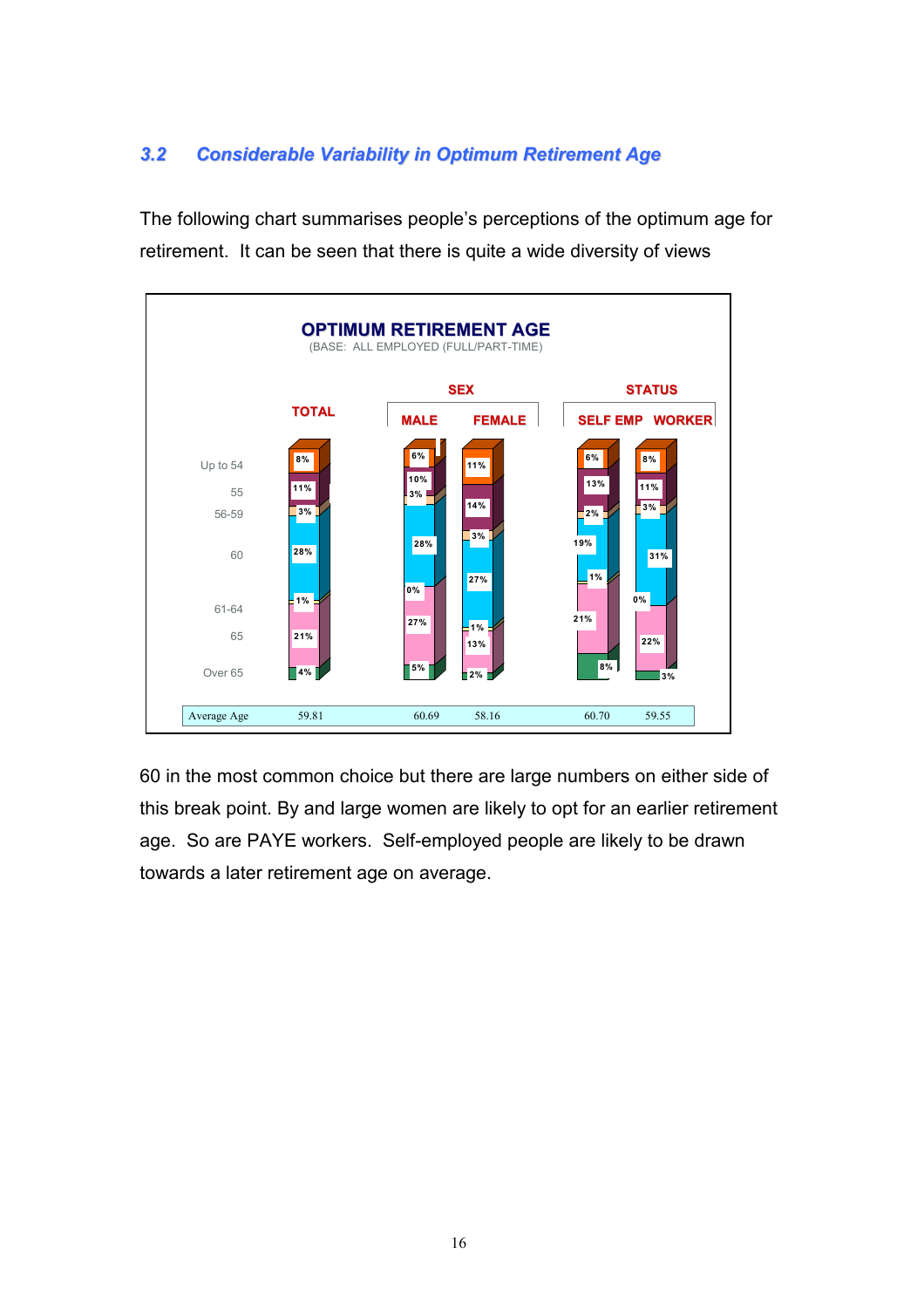### *3.3 Pension needs vs. current State cover*

Around about the midpoint in the interview respondents were asked two key questions:

| Q.8 | <b>SHOW CARD 'H'</b><br>How much of a pension do you think you will<br>need at that time, in order to live comfortably?                                                       | 10% of present income<br>20% of present income<br>30% of present income<br>40% of present income<br>50% of present income<br>60% of present income | 6 |
|-----|-------------------------------------------------------------------------------------------------------------------------------------------------------------------------------|----------------------------------------------------------------------------------------------------------------------------------------------------|---|
|     |                                                                                                                                                                               | 70% of present income<br>80%+ of present income<br>Don't know                                                                                      |   |
|     | SHOW CARD 'H' AGAIN                                                                                                                                                           | 10% of present income                                                                                                                              |   |
| Q.9 | To the best of your knowledge, how big a<br>pension is provided by the State at present to<br>people who have already retired - that is in the<br><b>State Pension Scheme</b> | 20% of present income                                                                                                                              |   |
|     |                                                                                                                                                                               | 30% of present income                                                                                                                              |   |
|     |                                                                                                                                                                               | 40% of present income                                                                                                                              |   |
|     |                                                                                                                                                                               | 50% of present income                                                                                                                              | 5 |
|     |                                                                                                                                                                               | 60% of present income                                                                                                                              | 6 |
|     |                                                                                                                                                                               | 70% of present income                                                                                                                              |   |
|     |                                                                                                                                                                               | 80%+ of present income                                                                                                                             | 8 |
|     |                                                                                                                                                                               | Don't know                                                                                                                                         | 9 |

As can be seen from the following chart, almost half the workforce are unsure as to what proportion of income would be provided by a current State pension.

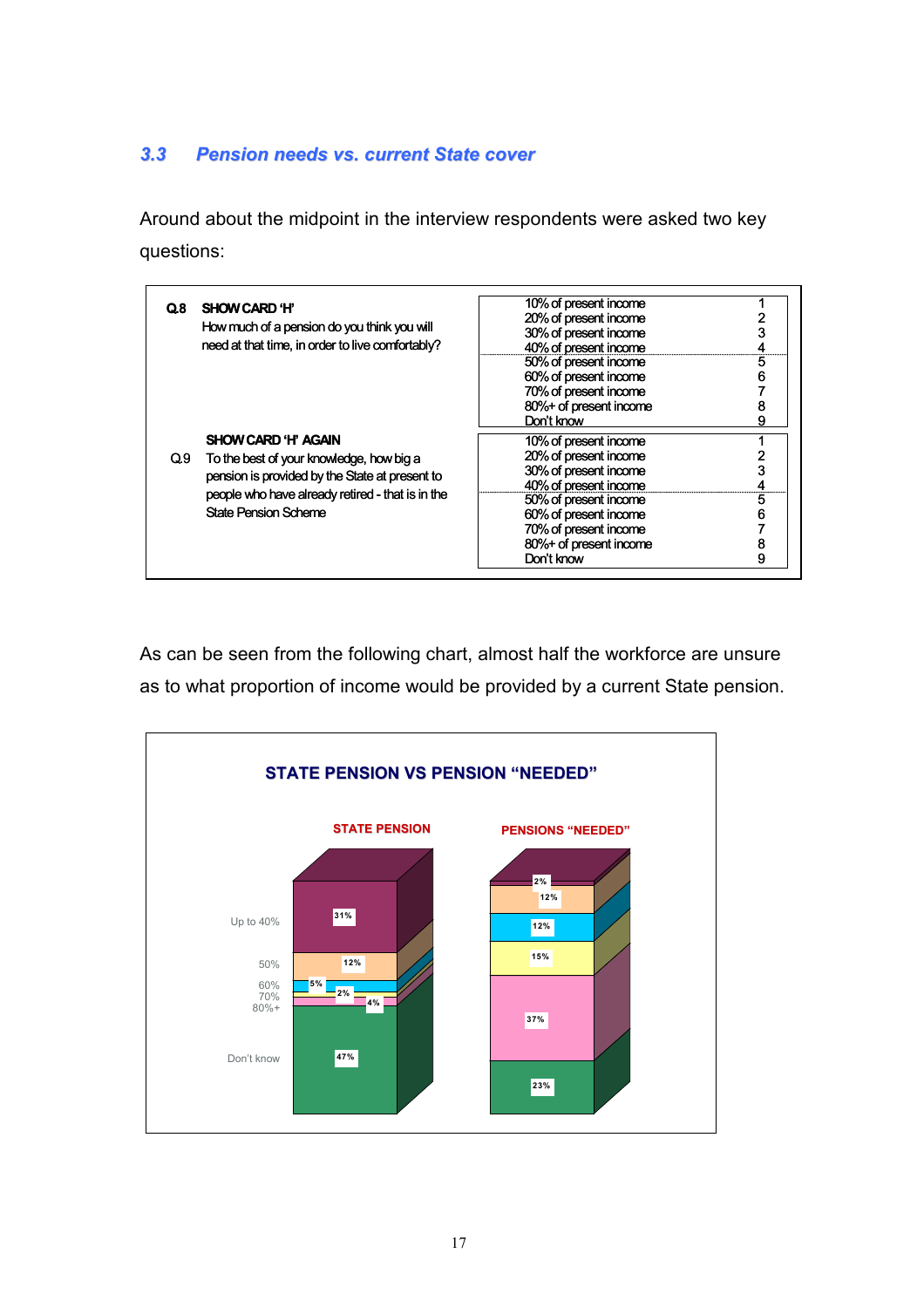Allowing for this it is quite clear that a majority of people feel that a State pension would fall significantly below the income they would need to live comfortably. More than half the workforce believes that they would need 70% or more of their current income in order to achieve this goal.

There are, as one might expect, some differences in people's perceptions of what might be needed by way of pension income.



25-34 year olds are the people with the highest anticipated level of pension requirement: perhaps reflecting the sharp rise in their living costs. This may explain why pension planning starts to emerge so strongly at this point in life.

There is no great difference between those seeing pensions as a State or personal responsibility in their judgement of what might be called for by way of future income.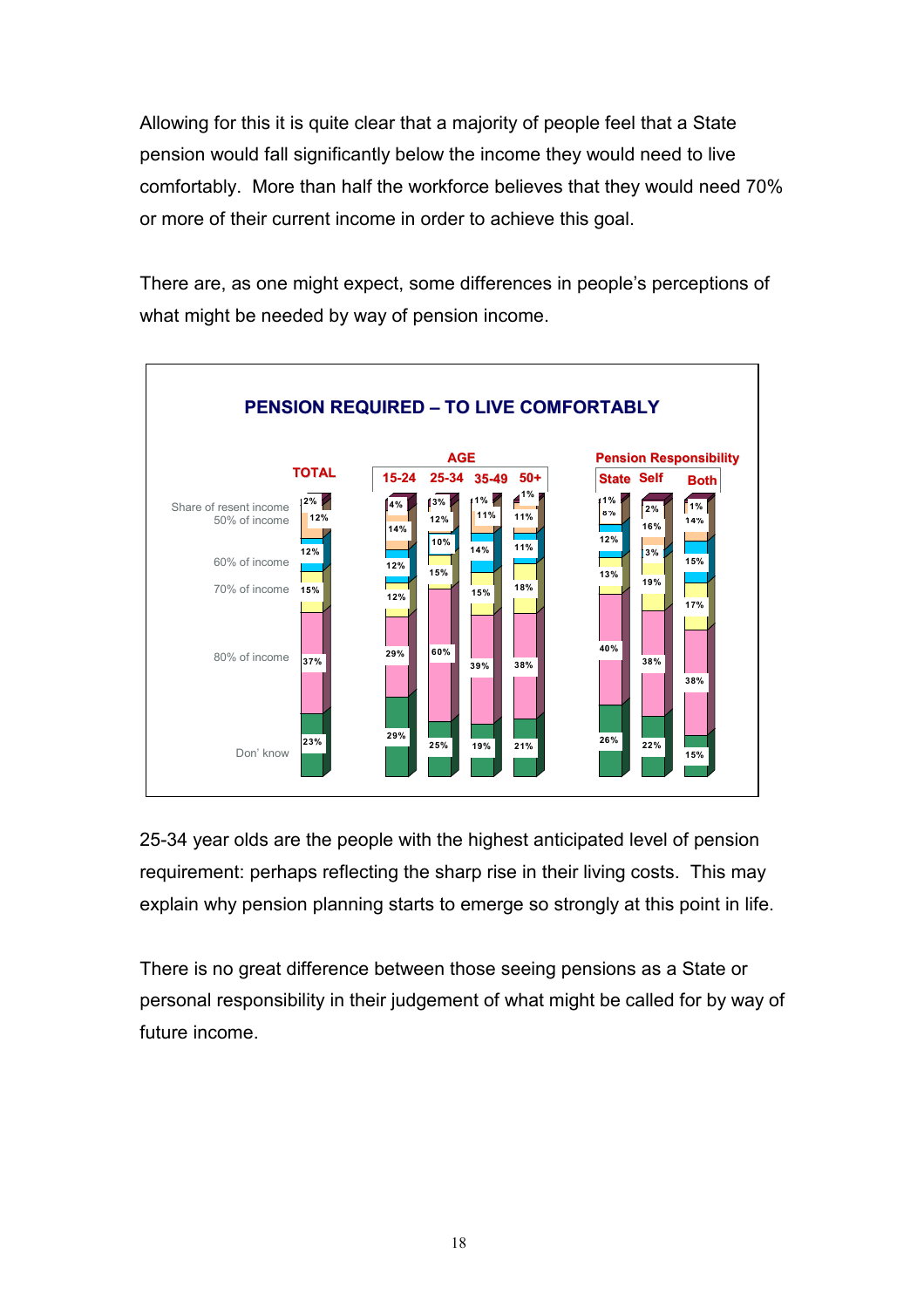The following chart presents a further analysis of these findings distinguishing between those who are self-employed and PAYE workers and those who currently do, and do not, have a pension plan in place



Interestingly, both self-employed and PAYE workers are broadly in agreement as to the share of income they would need in future to live comfortably. Those who have a pension plan in place are a little more decisive than those who don't, in judging what those requirements are likely to be.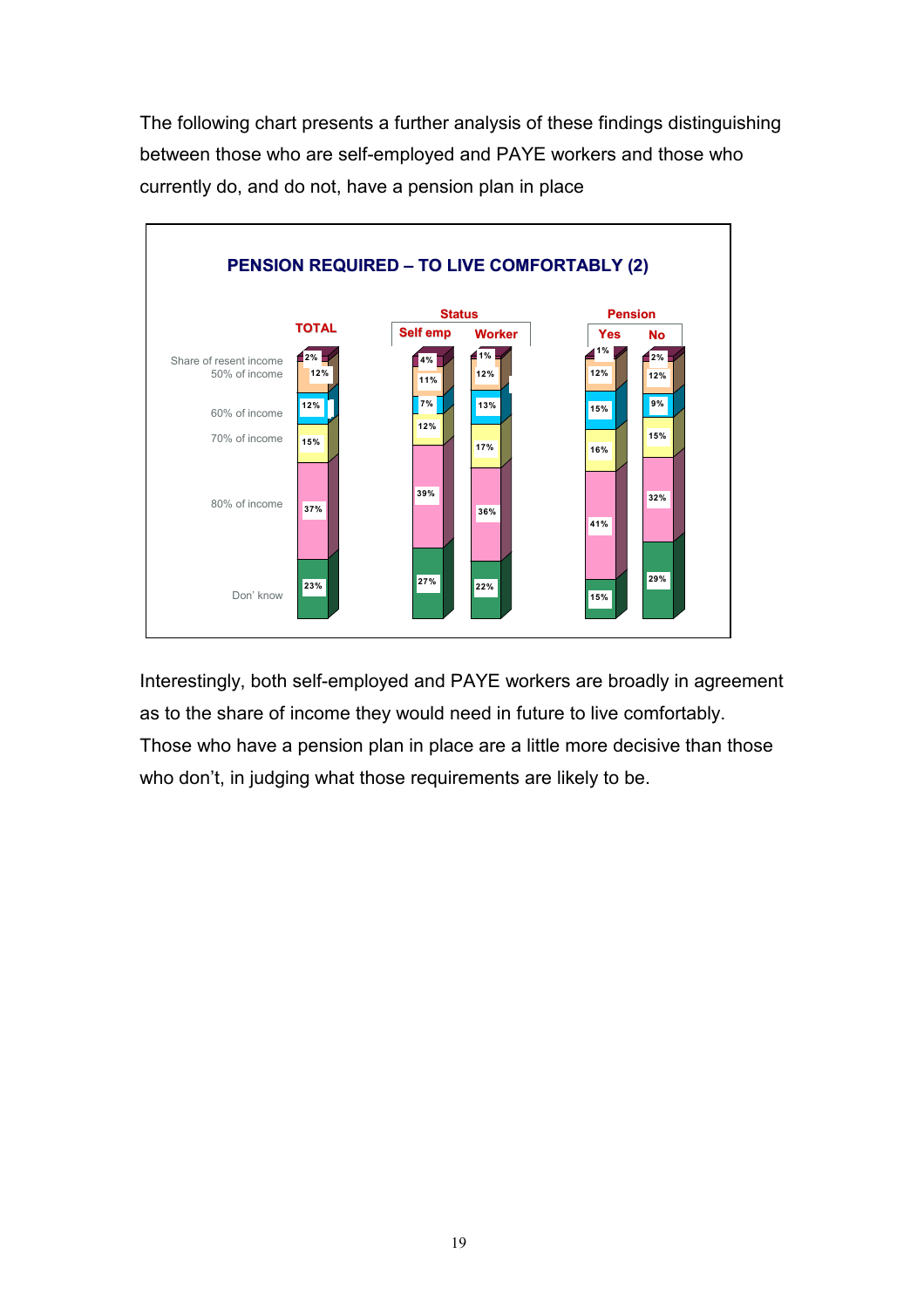# **SECTION FOUR PENSION PLAN HOLDERS**

### *4.1 Considerable gaps in their knowledge*

At this point in the interview, people claiming to have a pension plan were asked whether or not they knew certain details in relation to those plans. The following chart summarises the state of knowledge, on the key questions, for self-employed people and PAYE workers separately



The majority of people, both PAYE workers and self-employed, are conscious of how much they are paying into their pension plans each month. However there are significant gaps in the remainder of their knowledge: particularly for PAYE workers. Only about 6 in 10 of these are even conscious of *which company* is managing their pension fund. A similar number claim to know how much their pension fund will provide as an income when they retire. Selfemployed people are not much better informed on this latter question.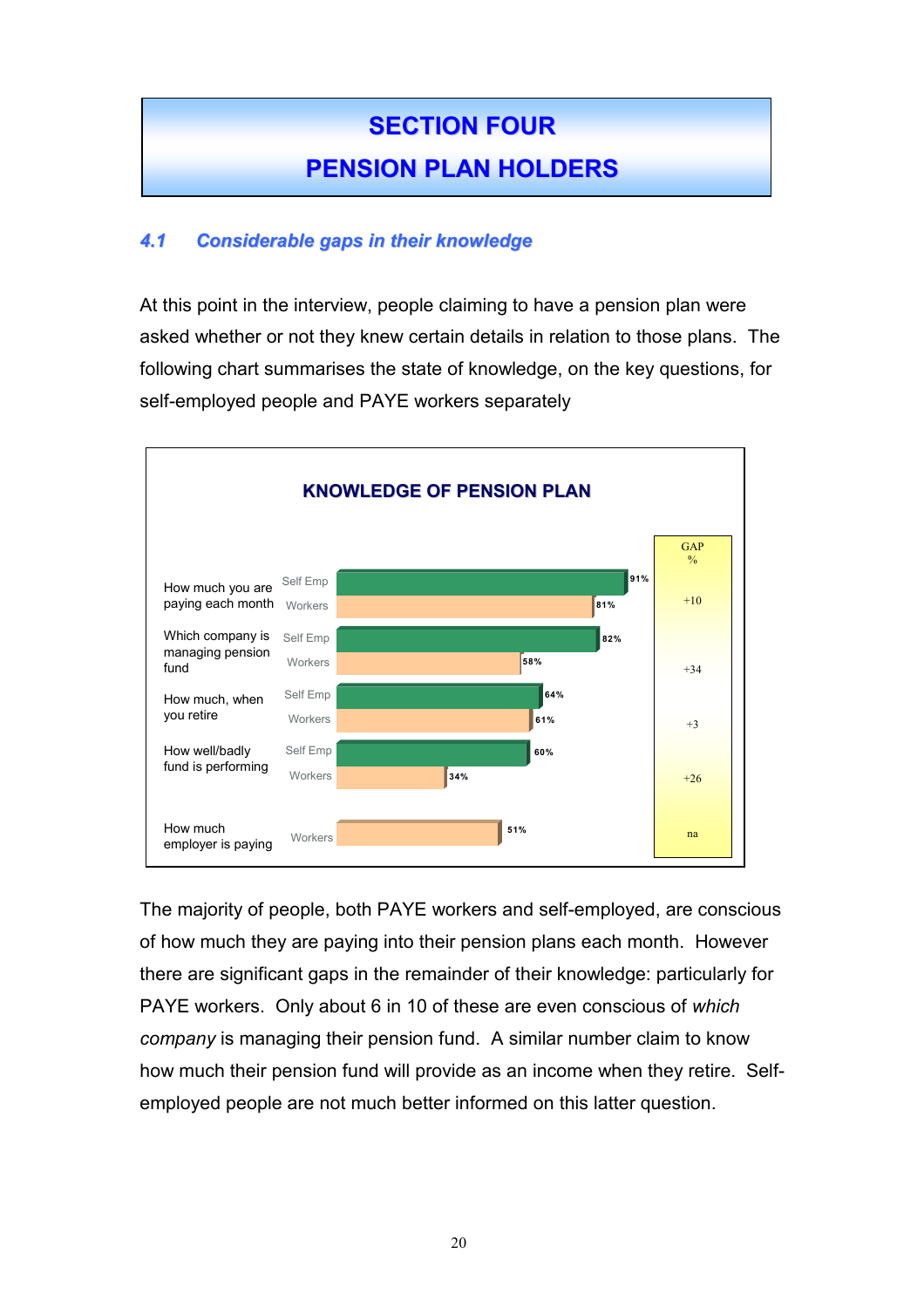There is however a significant difference between the self-employed and PAYE workers in their knowledge of how well their pension fund is *performing* at present. 60% of self-employed people feel they have this information available to them at present. Only about one third of PAYE workers do.

Finally, 51% of PAYE workers know how much their *employer* is contributing to their pension scheme.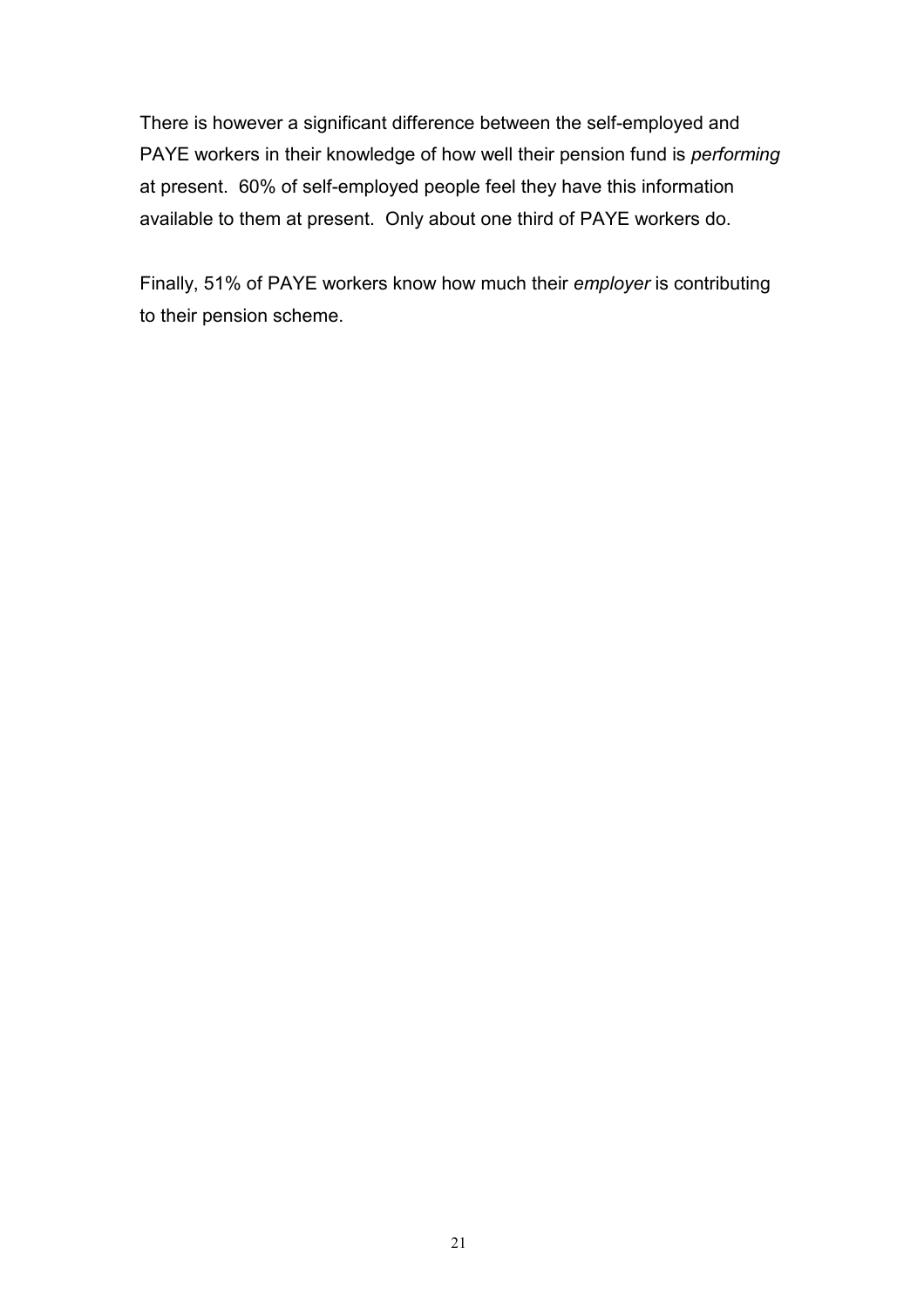### *4.2 Uncertainty about tax relief*

Almost half of all people in the workforce either believe that pension contributions do not qualify for tax relief (a minority  $-7\%$ ) or are not sure on the issue (39%).



Younger people are far more uncertain on this point that are their older counterparts.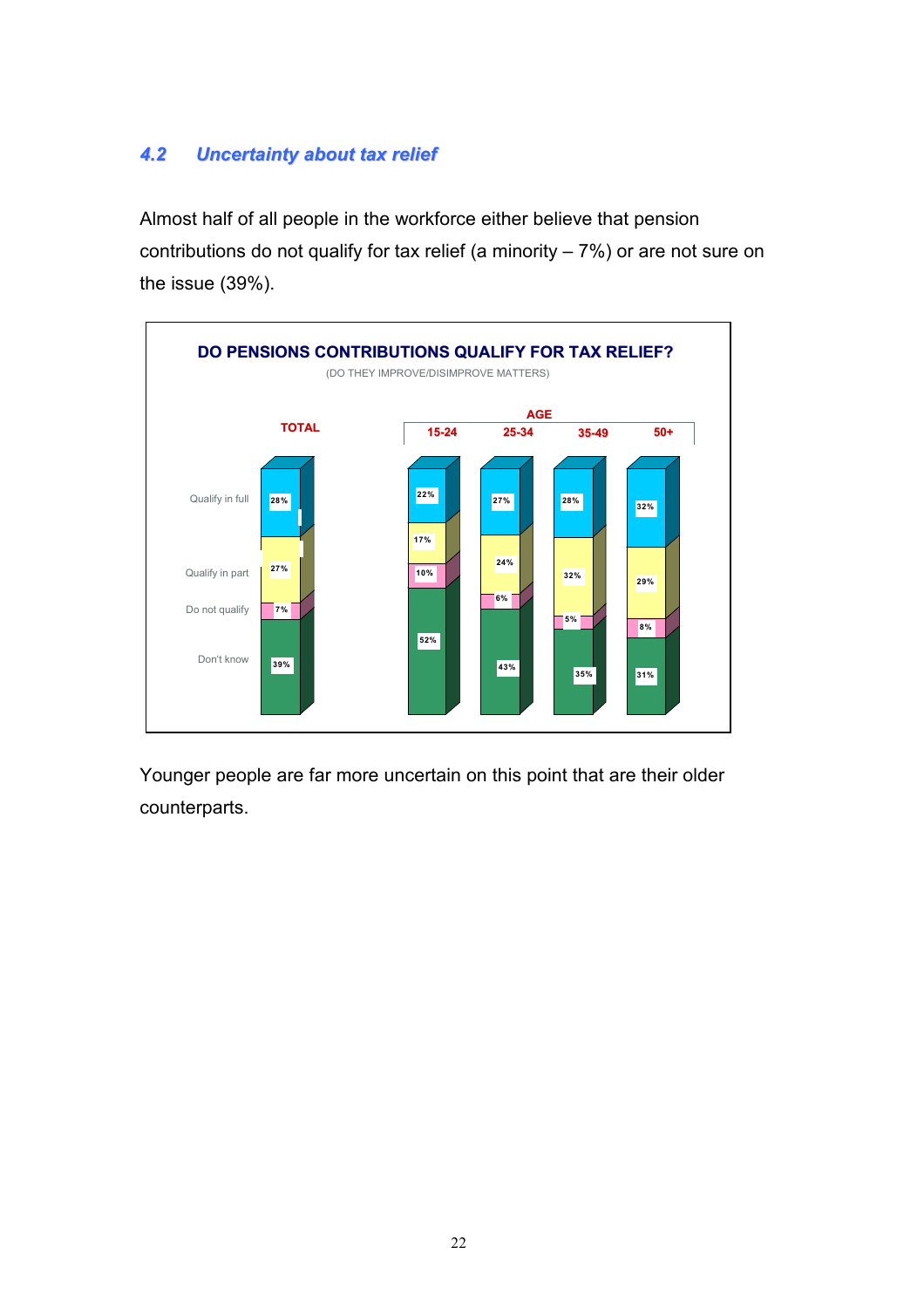There are major differences between self-employed and PAYE workers and, most especially, between those who do and do not have pension arrangements at present, on this score:-



More than 6 in 10 of those with no pensions are uncertain or believe that pensions do not qualify for tax relief.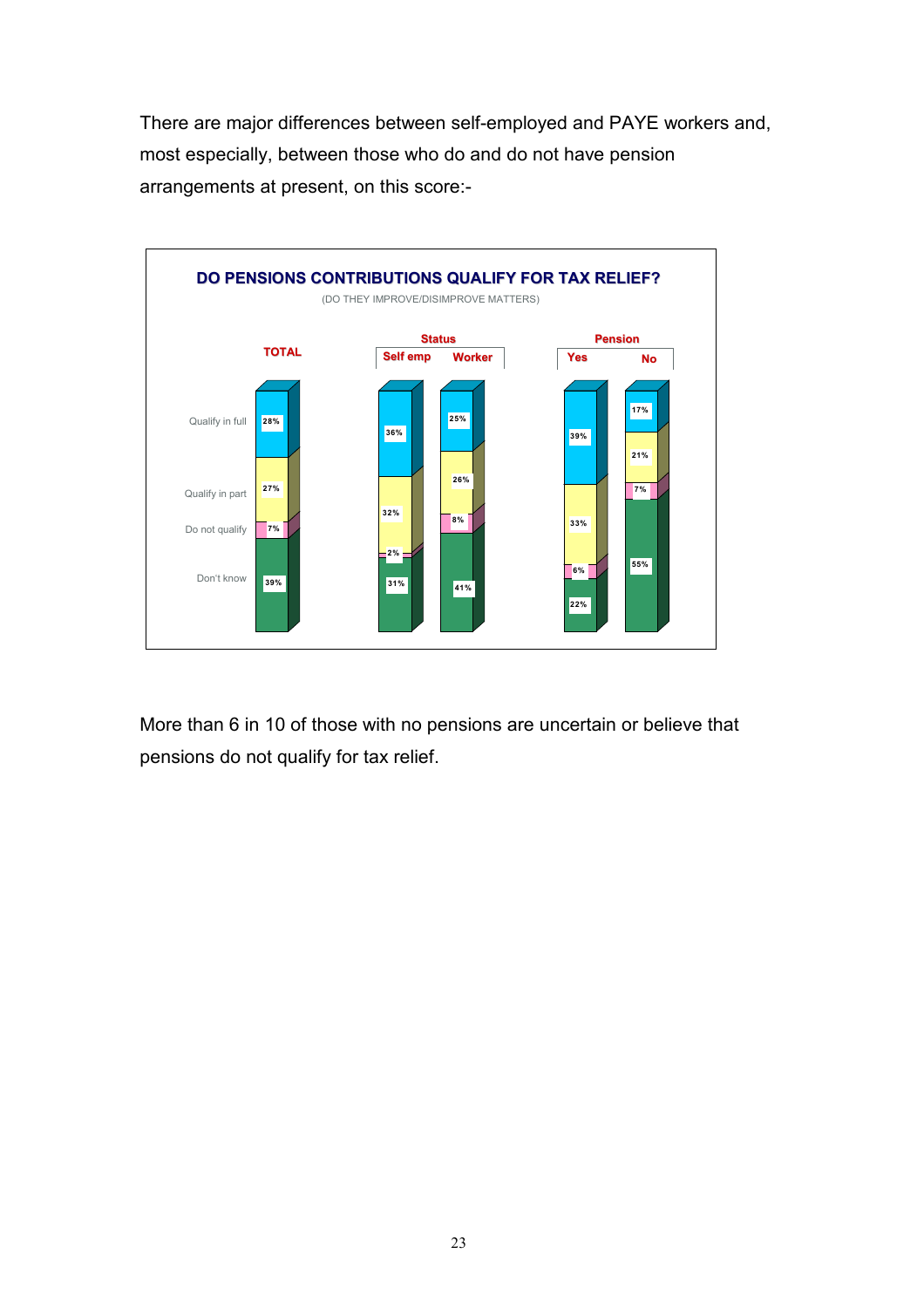### *4.3 Minority awareness of ARF's*



Only 1 in 8 people in the workforce are aware of the concept of ARF's.

Awareness is only slightly higher among self-employed people than among PAYE workers. Even among people with a pension plan in place at present, only 1 in 5 are aware of this concept.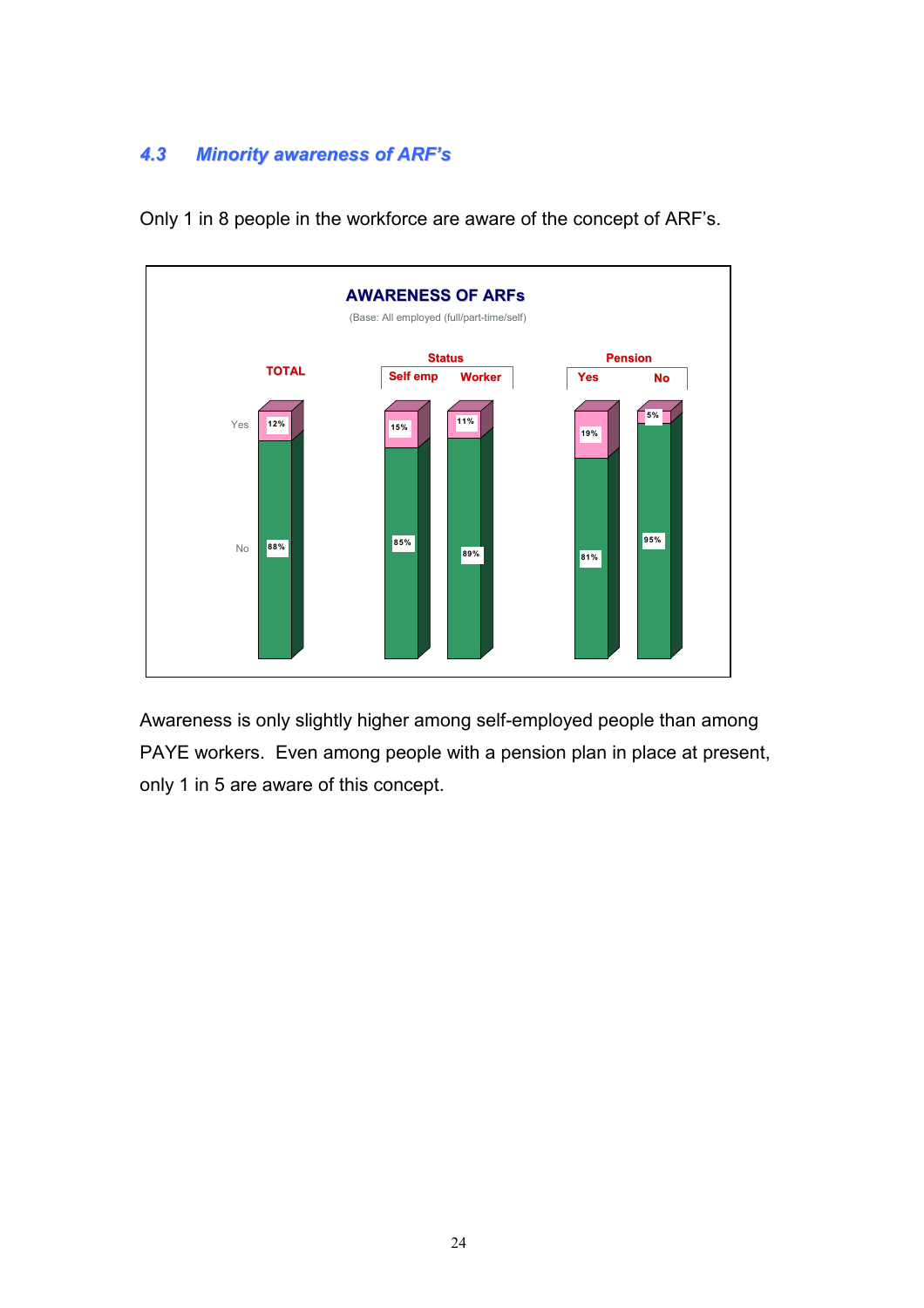

About 6 in 10 of those who are aware of ARF's are interested in them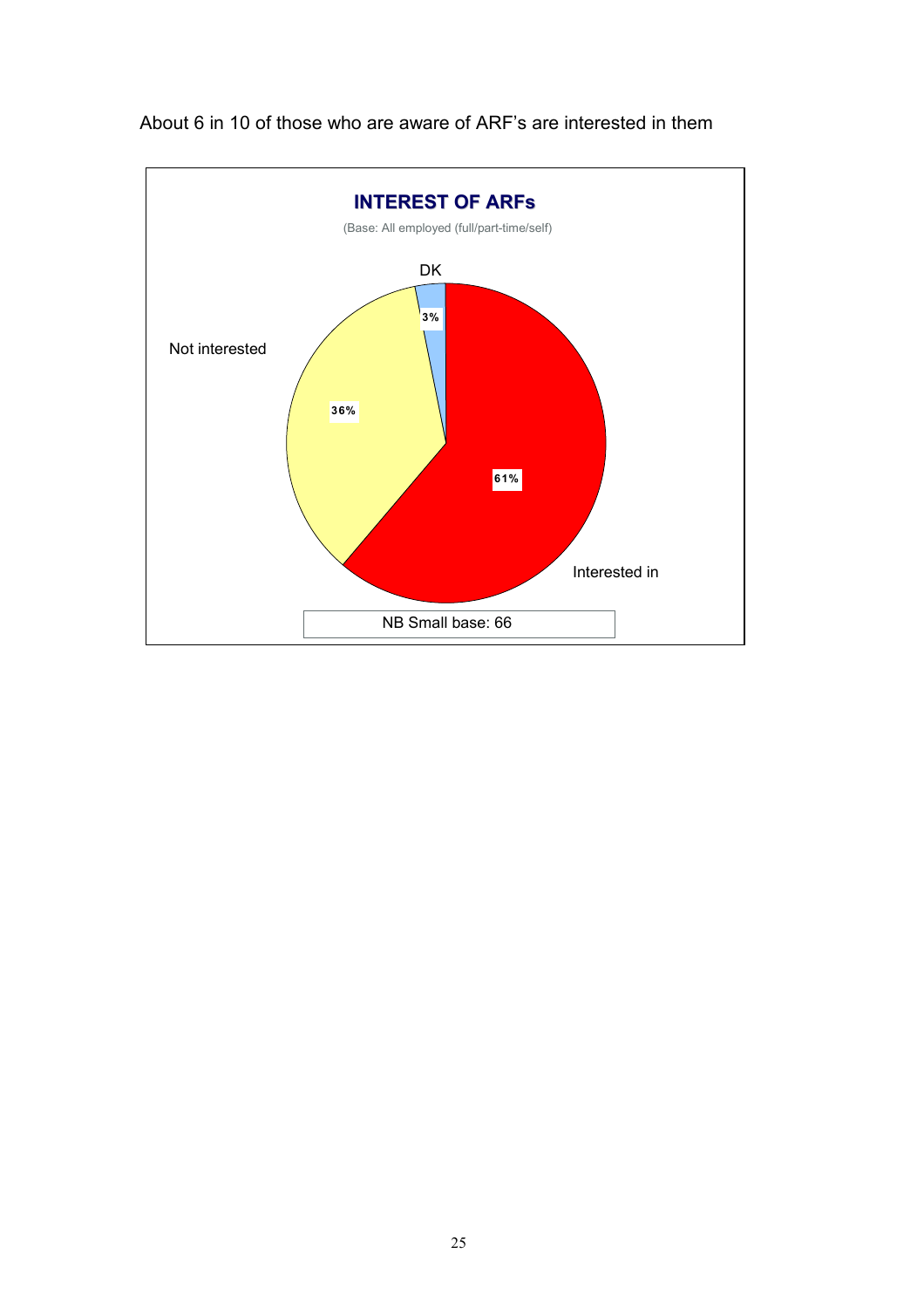### *4.4 A perceived lack of sufficient information*

Late in the interview, retired people were asked two important questions on this topic:

| ASK ALL RETIRED PEOPLE (Q1) - OTHERS GO TO Q17                                                                                            |                |
|-------------------------------------------------------------------------------------------------------------------------------------------|----------------|
| Q.15 Do you think that people who are working at<br>present are fully aware of the impact retirement<br>will have on their income or not? | Yes<br>Nb      |
| Q.16 Do you think there is enough information available<br>to working people to help them for retirement or<br>not?                       | Yes<br>No<br>2 |

As can be seen from the following chart, two-thirds of retired people believe that working people are *unaware* of the impact that retirement is likely to have on their lives

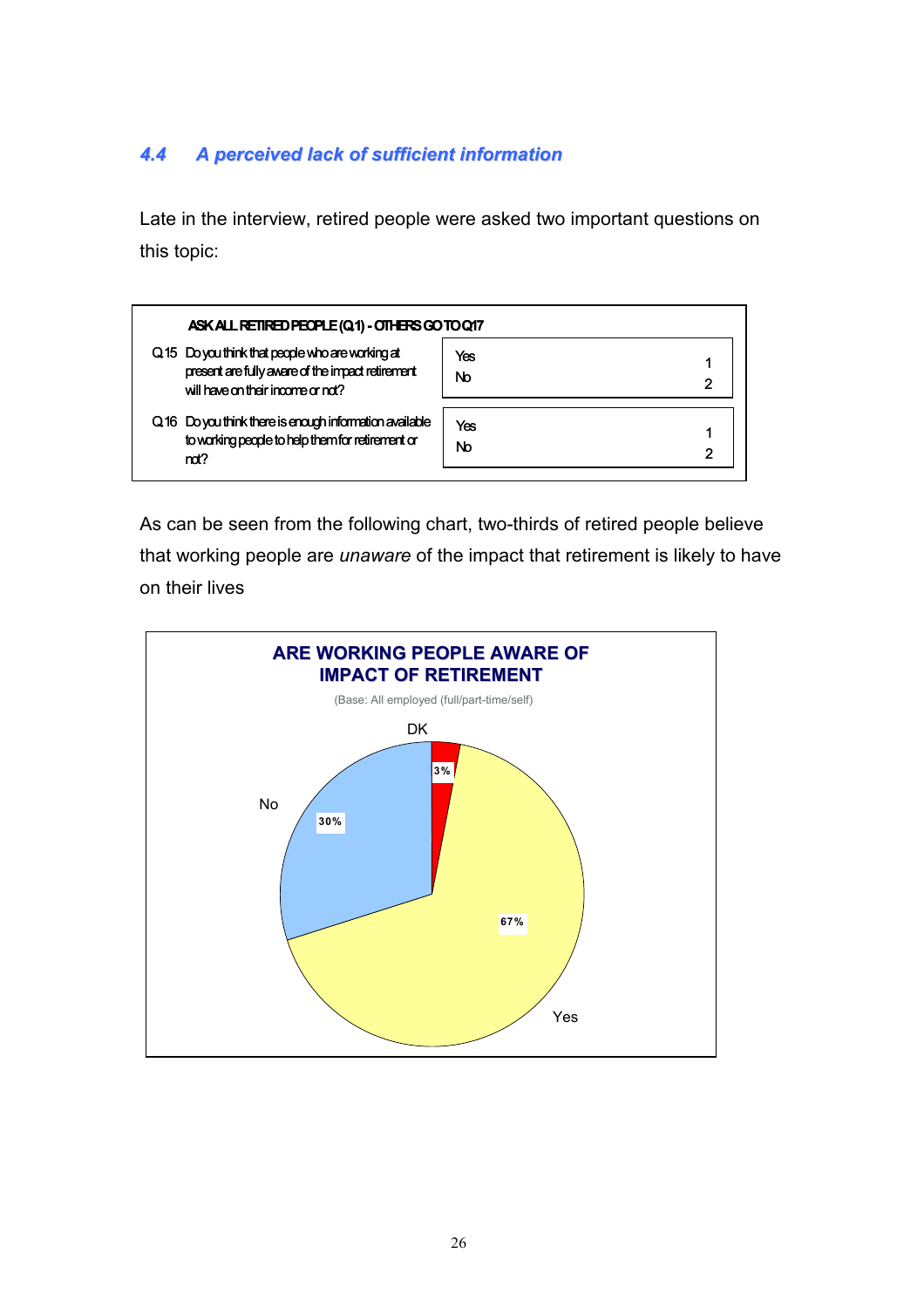Almost an identical number believe that there is insufficient information available to working people on this matter at present

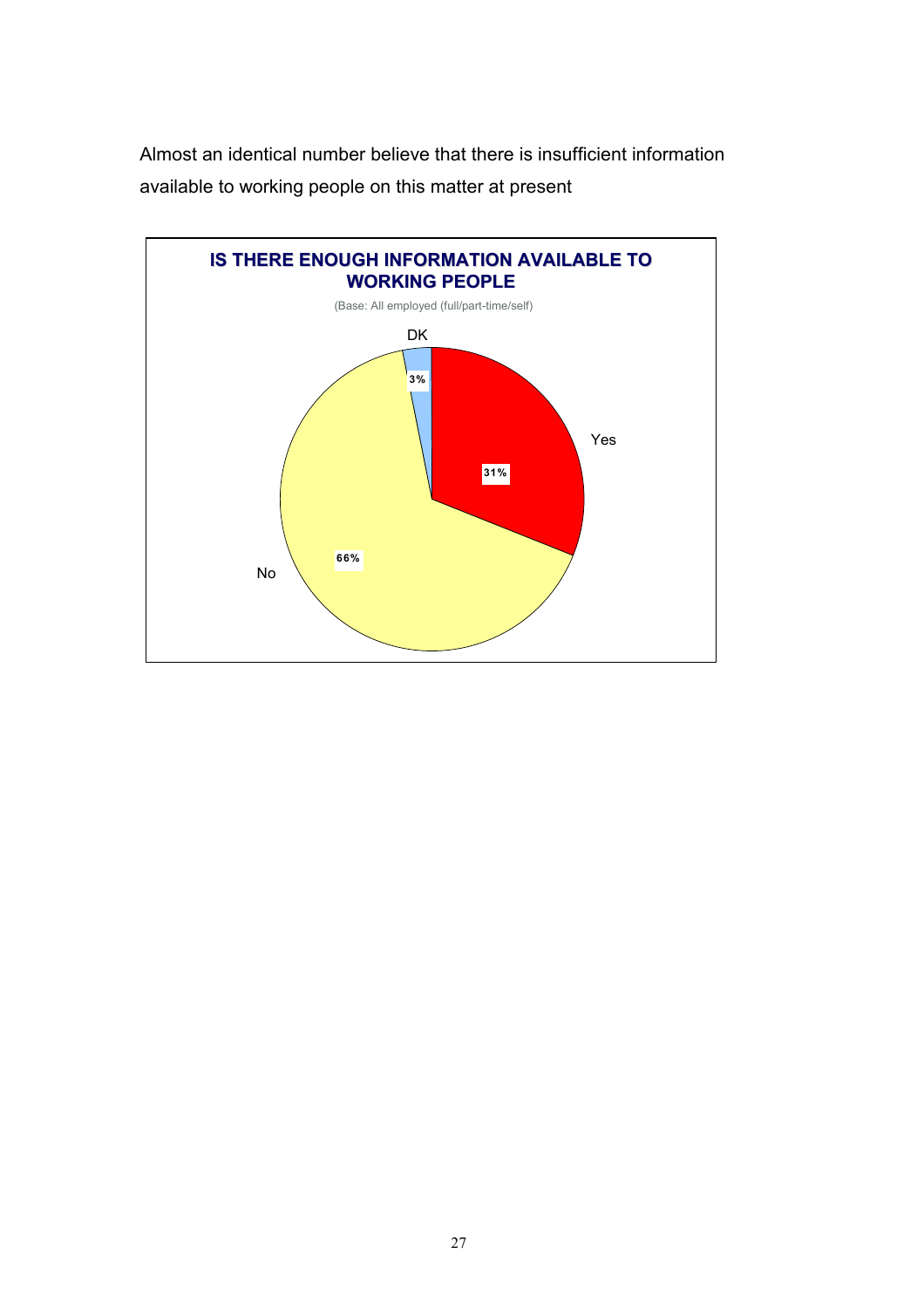## **SECTION FIVE UPCOMING CHANGES**

#### *5.1 Awareness*

Just under 1 in 4 workers are aware of some upcoming changes to the rules and regulations relating to pension schemes.



As can be seen from the chart, those aged over 35 are somewhat *more* aware of the matter than their younger counterparts. However even among this group the majority are unaware of impending changes.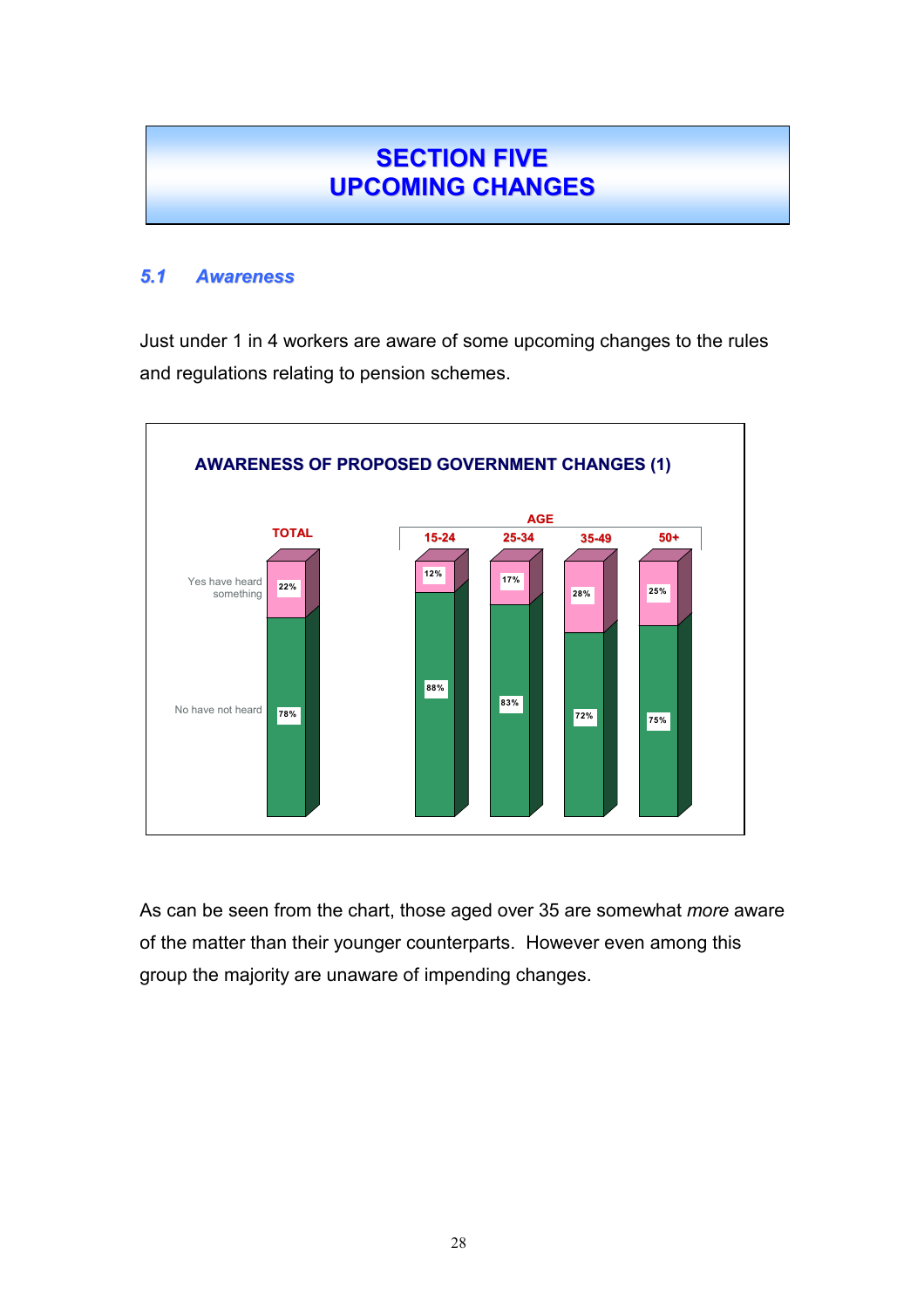That pattern applies equally to self-employed people and PAYE workers and, even to those who currently have pension arrangements, as is evident here



Even among those with pensions in place, two-thirds say they are unaware of any impending changes.